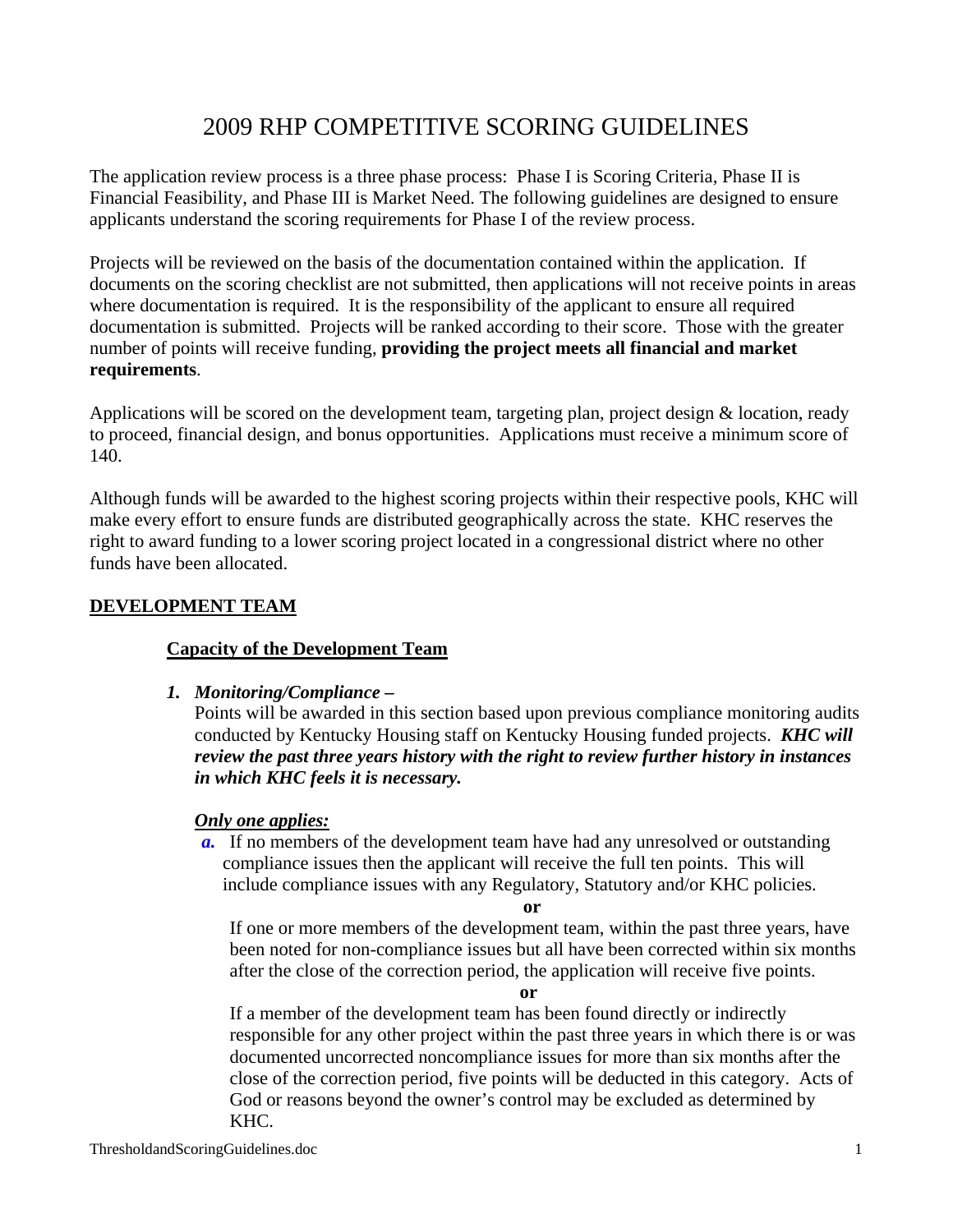#### **or**

 If a member of the development team has had chronic and repeated compliance issues or findings of non-compliance within the past three years and it has been documented, ten points will be deducted in this category. This includes occurrences such as having ample time to correct issues or findings but not doing so, expiration of the time period to make corrections or no effort made to make corrections.

#### *or*

 If a member of the development team has demonstrated repeated delays and/or consistent patterns of requesting extensions for correcting compliance/monitoring issues that have been documented, five points will be deducted.

- *b.* If no members of the development team have requested a waiver or modification for pledged amenities or deviated from project design within the past three years, for any project, five points will be awarded. (This excludes approved equitable substitutions made during the pre-8609 process. **Only equal** amenities substitutions or project deviations will be considered acceptable.)
- *c.* If a member of the development team has requested a waiver or modification for pledged amenities or a request has been made to deviate from the project design within the past three years and it is documented, five points will be deducted. This also includes failing to meet standards or requirements of the award or failing to fulfill one of the representations contained in the application.
- *d.* If a member of the development team has properties where it is documented that they did not or do not pass the Uniform Physical Condition Standards (UPCS), Housing Quality Standards (HQS) or Real Estate Assessment Center (REAC) standards, five points will be deducted. The UPC Standards are intended to ensure that the housing being provided is decent, safe, sanitary and in good repair. A (REAC) score of 60 or better must be achieved for properties that are subject to (REAC) physical conditions standards, within the past five years. If any project(s) have received a (REAC) score of 60 or below, or have repeated patterns of HQS non-compliance, five points will be deducted.

# *2. Production -*

- *a.* If a member of the development team has been involved in a project awarded Housing Credits and/or other KHC funding in the last three years for which it has been documented that either the permanent financing or equity investment has not been closed and/or construction has not been completed and the project placed in service, points shall be deducted according to the scoresheet
- *b.* If, in the past three years, it has been documented that KHC has recaptured funds from any member of the development team, during the development process, ten points will be deducted. This includes funds recaptured from homeownership or rental projects and all funding sources including: Housing Credits, SMAL, HOME,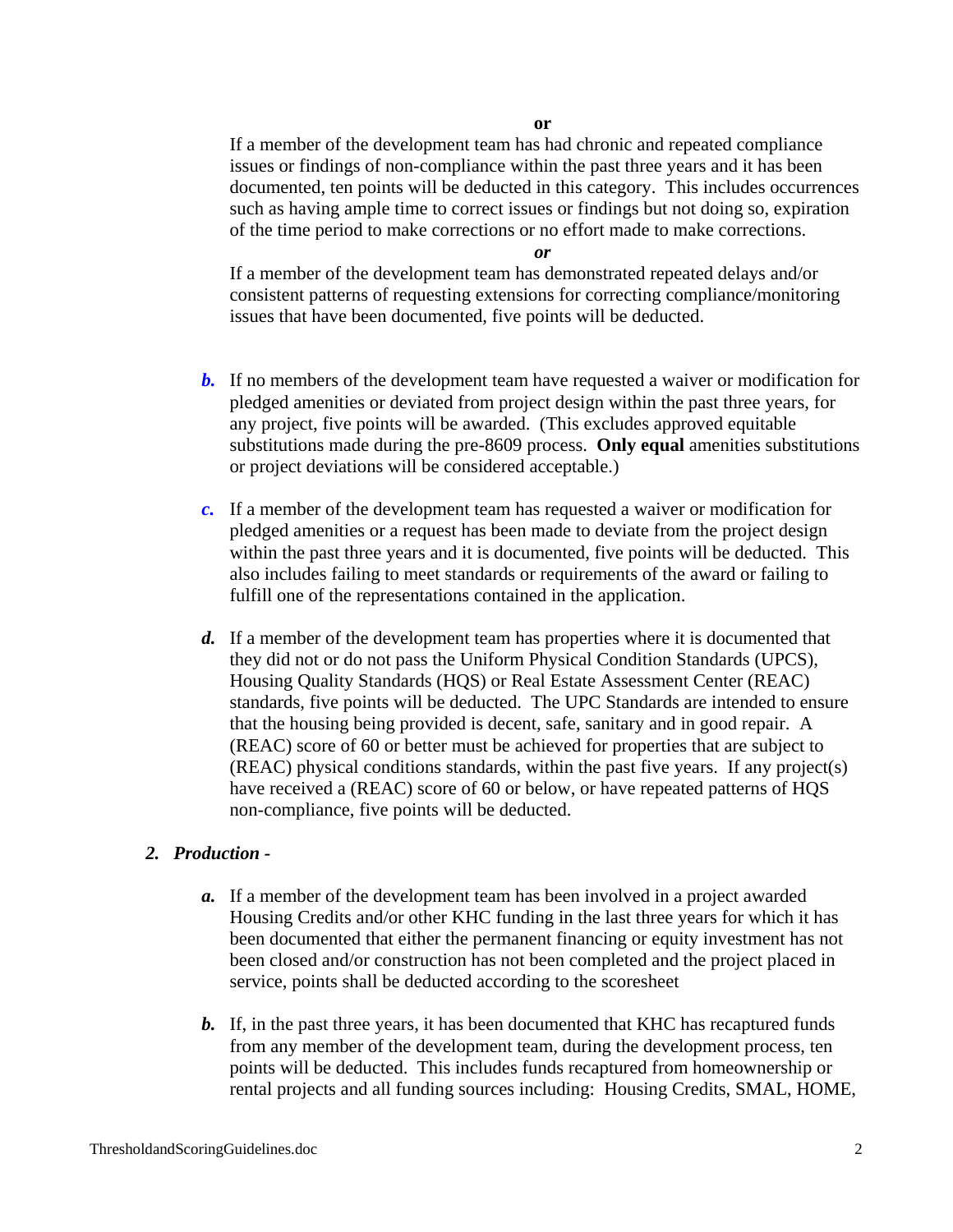Affordable Housing Trust Fund, Risk-Sharing, Housing Assistance Funds, Housing Development Funds, HOPWA, ESG, etc.

- *c.* **If a member of the development team has requested to exchange or "swap" previously awarded Low Income Housing Tax Credits for a newer year, points will be deducted according to the scoresheet. This is effective with the 2009 funding round. (This excludes Recovery KY, Scholar House, KDVA & DAC special initiatives)**
- *d.* If a member of the development team has developed, operated or completed a project of at least ten rental units, that is now in the affordability stage with compliance or for new developers, proof is provided they have received technical assistance from the Rental Production staff, points shall be awarded in this area.

Technical Assistance can be requested at any time prior to the application deadline but, must be completed *at least* one month prior to the deadline date for submission.. There are certain guidelines associated with this type of technical assistance before the Program Representative/Specialist will approve the member(s) to move forward with the application process.

 The individual(s) who will be responsible for the day-to-day activities of the project, to include application submission, construction, closing and ensuring the project stays in compliance after the project is completed, is the individual(s) who is required to attend this additional training. **Note: Attendance of this training does not guarantee that a project will be approved for funding.** 

#### *3. Asset Management -*

*a.* If any member of the development team has had a project financed by Kentucky Housing using KHC funds, Tax Exempt Bond funds or Low Income Housing Tax Credits within the last three years and have been in mortgage default or arrearage of three months or more, ten points will be deducted.

or

If any member of the development team has been involved with projects within the past three years and have *consistent, documented* patterns requesting extensions to Kentucky Housing's imposed deadlines, extensions for debt service payments and/or a request for forbearances or has requested a bout was not in default, ten points will be deducted.

*b.* If any member of the development team that has outstanding/unresolved issues in Asset Management, ten points will be deducted. This includes improper use and/or maintaining inappropriate balances in reserve for replacement accounts and/or tenant security deposit accounts as indicated in approved funding documents and/or required under regulatory agreement as well as submission of financial/occupancy data as requested.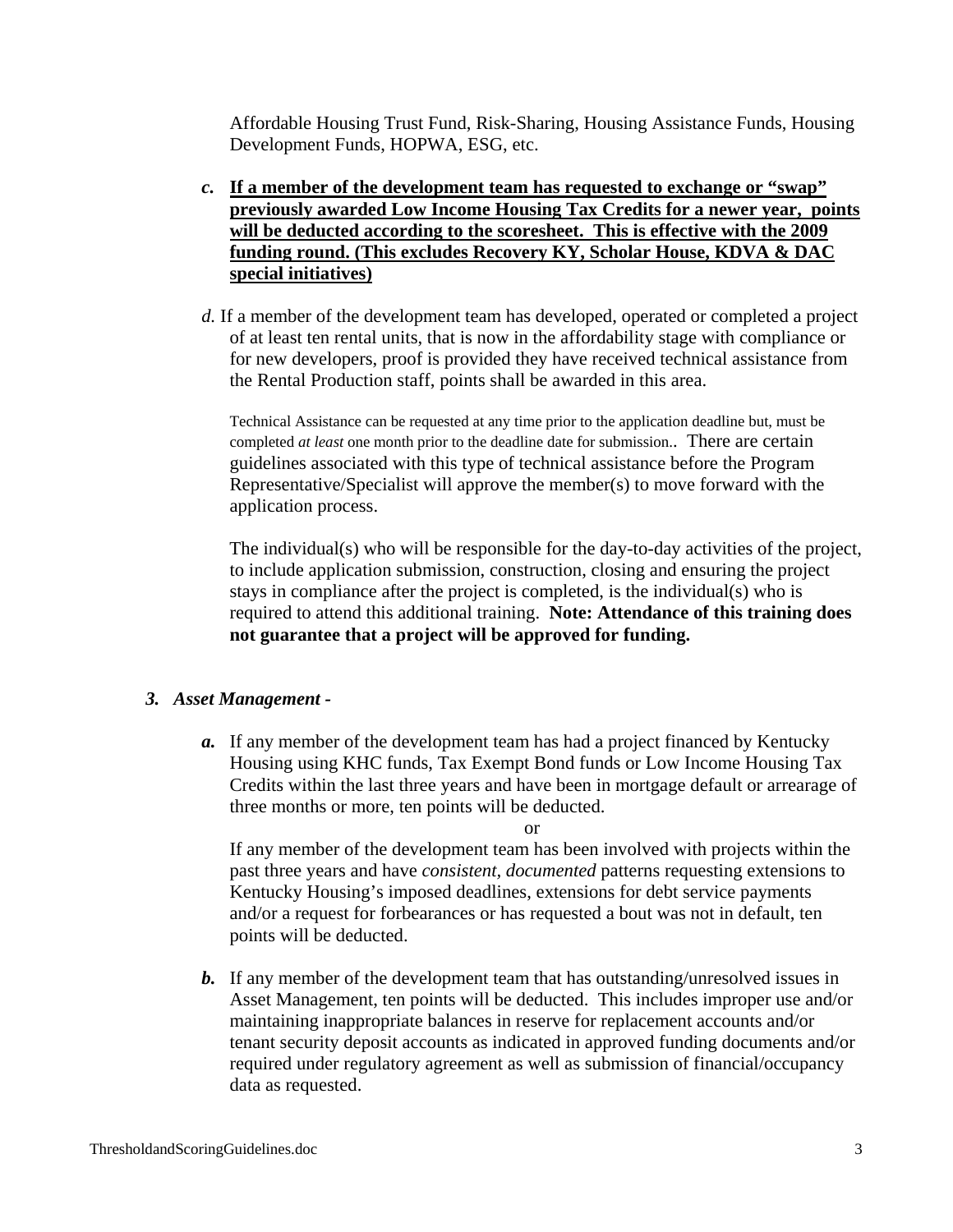### *4. Sponsor Characteristics*

*a.* Applicants must submit certification as described below to document they are an approved for-profit minority or female controlled and managed entity to receive points in this area (See Scoresheet for points).

The definition of a for-profit minority or female owned and managed entity is:

- 1) If the firm is a corporation, such individuals must own at least 51 percent of each class of voting stock outstanding and 51 percent of the aggregate of all stock outstanding.
- 2) If the firm is a partnership, 51 percent of each class of partnership interest must be owned by socially and economically disadvantaged individuals and be reflected in the firm's partnership agreement.
- 3) If the firm is a limited liability company, at least 51 percent of each class or member interest must be owned by socially and economically disadvantaged individuals.

#### *Minority Owned Business*

For additional and more specific information on the requirements of the certification process for minority owned agencies the link for this certification is www.mwbe.com/cert/certification.htm

A for-profit minority-owned business is an enterprise, regardless of size, physically located in the United States or it trust territories, which is owned, operated and controlled by minority group members. "Minority group members" are United States citizens who are Asian, Black, Hispanic and Native American.

Certification is done at a local or regional level. There is a charge for the non-refundable application fee. Certification must be renewed each year along with payment of annual fee. To find the certifying agency for the state of Kentucky go to the above web site.

**or** 

# *Female Owned Business*

Female owned entities must provide articles of incorporation and other documentation as necessary to establish that they meet the criteria listed below as well as a formal certification from any state or federal government agency or professional association pertinent to the housing and/or construction industry

- Ownership: Fifty-one percent ownership by a woman or women. The applicant must share in all risk and profits commensurate with her ownership interest.
- Control and Management: Proof of active management of the business. Women must possess the power to direct or cause to direct the management and policies of the business.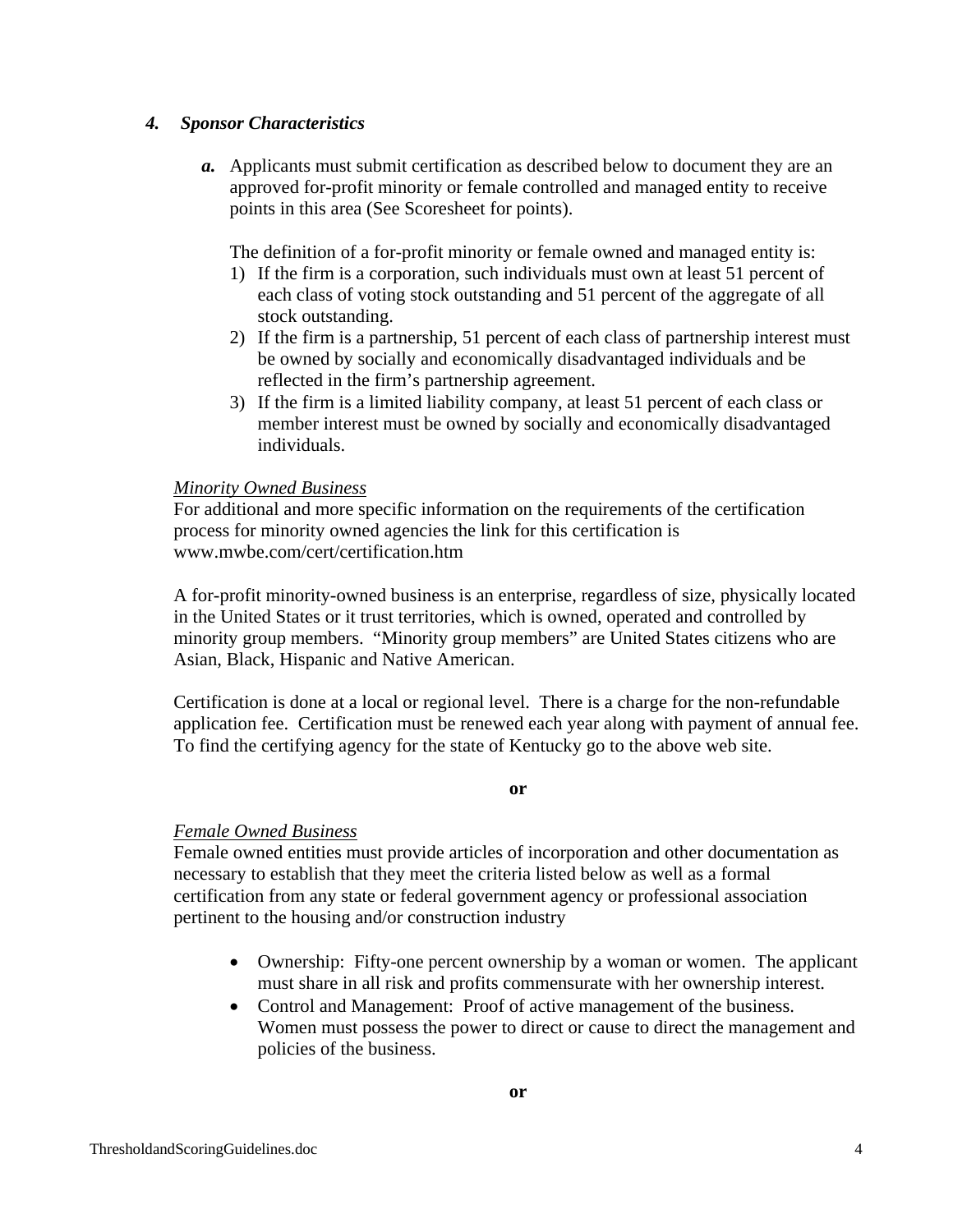### *Non-Profit Organizations*

Non-Profit Organizations are required to materially participate in the development, operation of the development, ownership or management of the project..

A qualified Non-Profit Organization is one which is:

- Described in  $\S501(c)(3)$  or (4) of the code and is tax exempt from tax under §501(a) of the code,
- Not controlled by a for-profit,
- Has as one of its exempt purposes as the fostering of low-income housing,
- Has been in existence for at least one year and
- Owns fifty-one percent of the general partnership interest of the ownership entity of the development.

# **TARGETING PLAN**

**Special Needs Populations to Be Targeted:** Applicants may propose projects for special needs households exclusively, or set aside a portion of the project units for these households. However, special needs projects should strive to be integrated and nonstigmatizing, smaller special needs only projects or larger mixed-population projects are encouraged.

In order to be eligible for the set-aside points, the applicant must propose to house households that include the homeless (a person sleeping in a place not meant for human habitation or in an emergency shelter, or a person in transitional housing), domestic violence victims, those with a chemical or alcohol dependency, persons with AIDS, physical disabilities, severe mental illness, or acquired traumatic brain injury, those aging out of foster care (18 years or older) or that have a mental retardation or developmental disability that substantially limits one or more of their major life activities. The list is not intended to be exclusive. Other special needs conditions that cause severe impairment can be accommodated. For instance, autism could be accommodated under severe mental illness and blindness/deafness under physical disabilities..

# **Before targeting a special needs group not listed above, the applicant should contact Kentucky Housing for guidance.**

The head, or co-head of household must have a record of such impairment or be regarded as having the impairment. A special needs household may consist of an individual, unrelated individuals, or a family. To qualify, however, it is necessary that the head or co-head of household have the special needs condition.

Kentucky Housing, on a case-by-case basis, will consider applications for projects that target households with a member with a special needs condition, if it can be shown that the head or co-head of household serves as the primary caregiver as verified by a third party primary treatment provider.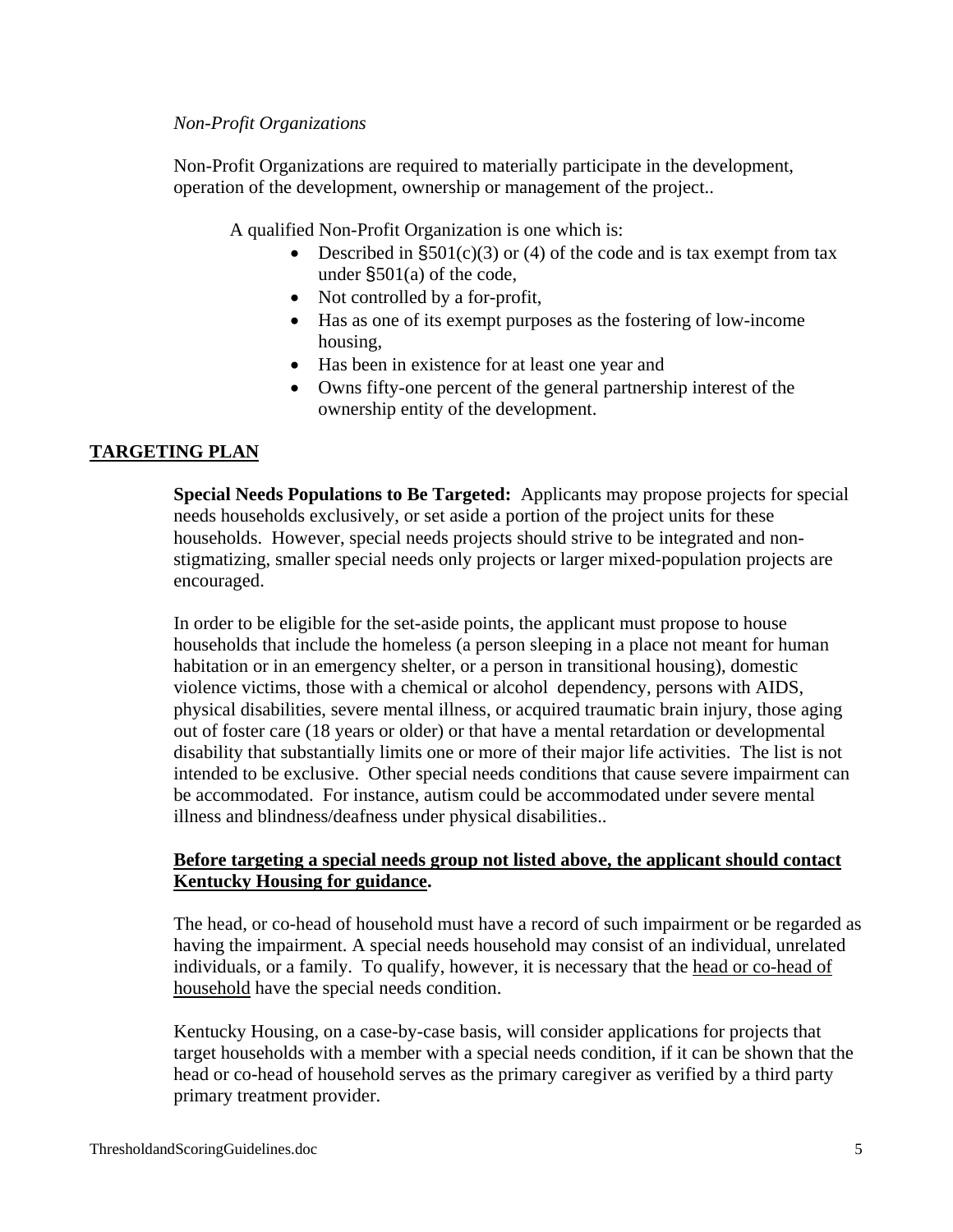# **NOTE: It is important that you resist the temptation to target all the special needs groups. You must have an appropriate source of referral and services for every special needs population you choose to serve.**

### *1. Supportive Services/Tenant Referral Plans*

• In order to receive points in this area, the applicant must answer all required questions in the application and it must be detailed. If an applicant fails to give detailed information or fails to address required services and/or referral sources for one or more of the targeted populations, then points will not be received in this category.

### • *Maintaining a Project Waiting List*

Projects can target specific special needs groups without violating fair housing law. To accomplish this, certain procedures must be followed. A project waiting list must be maintained and no person with a disability may be denied the right to submit an application for housing. In order to target a specific group, the owner/manager must develop a written preference policy for the targeted population. When a vacancy occurs, the owner/manager must identify the oldest application on the waiting list that can receive the preference and verify application information. If all information is verified, that household must be offered the vacant unit. Project preferences cannot favor one referral source over other qualified referral sources.

#### • *Two Types of Supportive Services*

When preparing the supportive services plan, keep in mind that while there are many specific types of supportive services that any individual may need. There are two general types, and depending on the identified special need population, a mixture of both will probably be needed.

Professional services are provided to individuals with significant disabilities such as severe mental illness, mental retardation and substance addiction. These services are provided by qualified, credentialed professionals and in many cases are paid for by Medicaid or other government programs. Such services include psychiatry, mental health therapy, professional case management, physical therapy, psychology, drug counseling and many others.

Paraprofessional or community support services are equally important but are typically not provided by professionals qualified to bill Medicaid and are not eligible for payment by Medicaid. Such services include transportation, job coaching, lifeskills training, child care, and nonprofessional case management (may be referred to be other names such as service coordination or community facilitation).

#### • *Participation in Services*

While supportive services must be made available to residents of permanent special needs housing units (supportive housing) participation in them cannot be made mandatory as a condition of receiving housing. Therefore tenants must be provided leases that do not require participation in supportive services, either in the body of the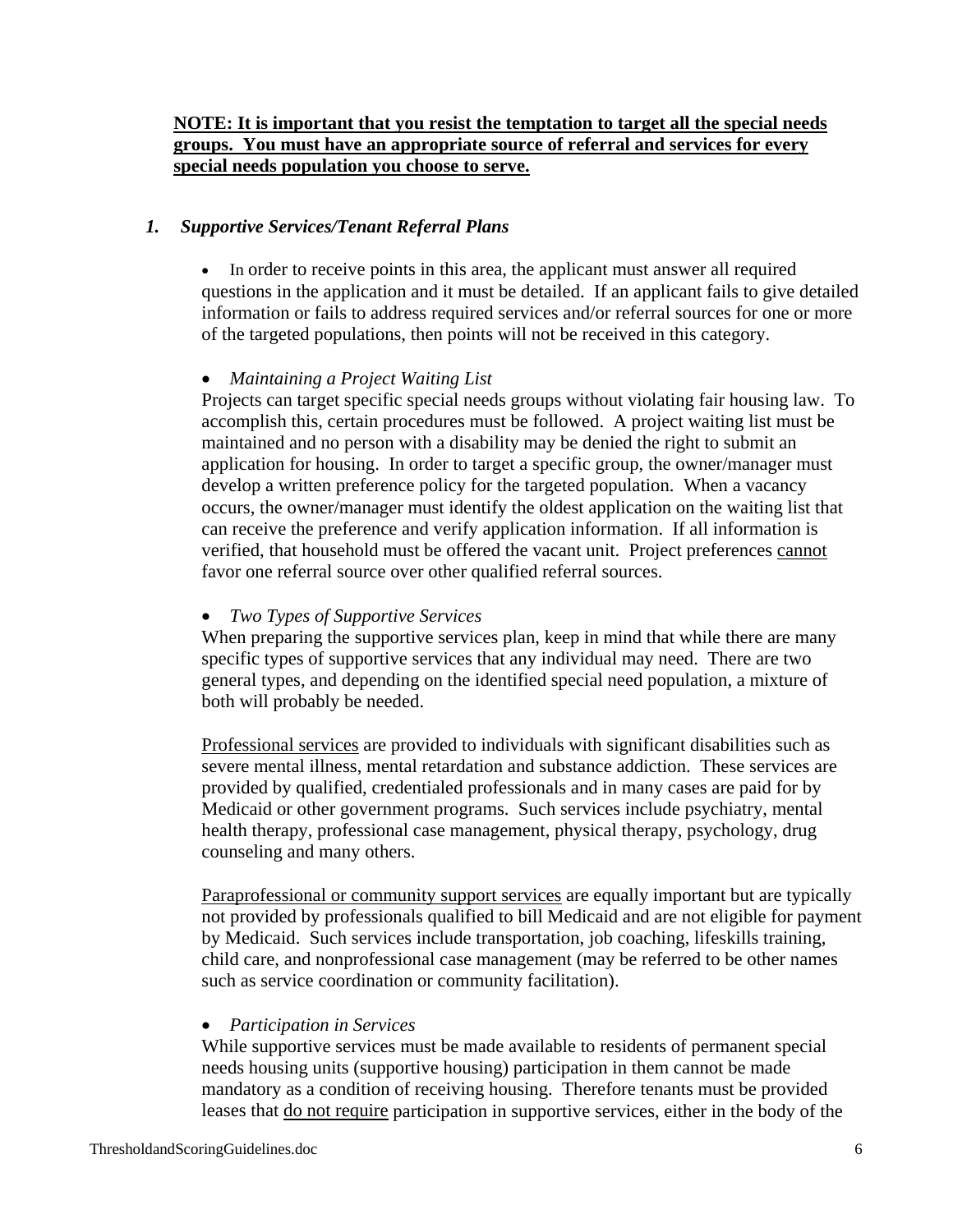lease or as an addendum to it. A separate services agreement between the developer or service provider and the tenant may be entered into but it should not contain provisions allowing the loss of housing for non-participation in services. If service agreements are required for residents of a proposed project, a copy should be submitted with the application along with other documentation of the service plan.

Below are sources of referral and services for each of the special needs populations. They may be called different names in different parts of the state. Also you can look at the Continuum of Care (CoC) resource guide for additional information as well at: http://www.kyhousing.org/page.asp?sec=72&id=496

Alcohol/Substance Addiction: Regional community mental health centers (also called comprehensive care centers) are the primary source of referrals and services in rural areas. In larger communities there are usually other agencies or programs that provide substance addiction services on an in-patient or out-patient basis. These are sometimes sponsored by faith-based organizations. An example of these other agencies would be a Recovery Kentucky facility.

Severe Mental Illness: Regional community mental health centers are the primary sources of referrals and services statewide. There are also four state hospitals and a few psychiatric inpatient programs in hospitals scattered around the state. Hospitals can be sources of referrals, but it is usually only the community mental health centers that have case managers who provide the in-home supportive services that we will be looking for applications for this population.

Mental Retardation/Developmental Disabilities: Regional community mental health centers can provide referrals and services. In larger communities there may be other MR/DD service providers that could serve as sources of referral, but usually only the community mental health centers provide the in-home supportive services we will be looking for applications for this population.

HIV/AIDS: Regional HOPWA programs or Care Coordinator programs are the primary sources of referrals and services statewide. In larger communities there may be other agencies or programs that provide HIV/AIDS services. These are sometimes sponsored by faith-based organizations.

Traumatic Brain Injury: In some areas, the regional community mental health centers provide referrals and services to this population, but not always. There are some other advocacy and support organizations in some areas, but not many. This population typically requires intensive case management services which are not easy to acquire.

Physical Disabilities: In Louisville and Northern Kentucky there are advocacy and service agencies for people with physical disabilities that could provide referrals and services. Across the state there are outpatient rehabilitation programs that are usually attached to regional medical centers that could provide the necessary referrals and services.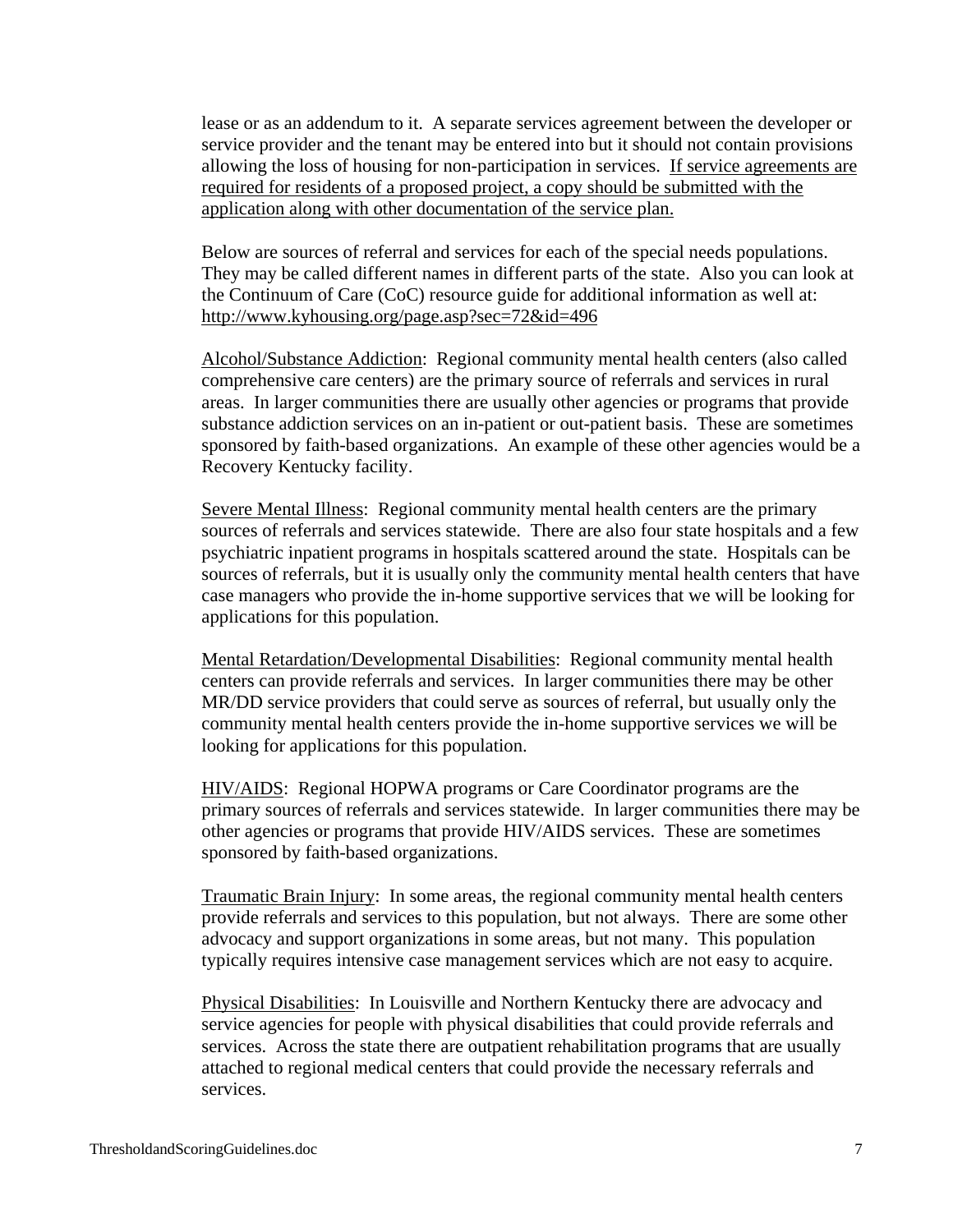Victims of Domestic Violence: In every region there is a domestic violence shelter that could provide the referrals and services we will be looking for. In larger communities there may be other agencies that work specifically with this population that would be acceptable sources of referrals and services.

#### Aging out of Foster Care:

The Department for Community-Based Services of the Cabinet for Health Services is responsible for assistance to individuals who are no longer eligible for the out-of-home placement program. Assistance is coordinated through Independent Living Coordinators who work out of DCBS regional offices across the state.

### **Supportive Services Questions in the Application**

So that all the supportive services plans can be reviewed quickly and efficiently, the following questions are asked in the application. If answers to these questions are not specific and detailed, it could result in the plan not receiving approval and the application not receiving points in this category. These questions should be answered only if applicant is seeking the special needs set-aside.

### *Question 1. Describe the special need group or groups that will occupy the set-aside units.*

When answering this question, keep the following in mind:

• In any particular community there can be several different service providers for a specific special needs group. There are typically more service providers in larger communities, while the options may be very limited in smaller communities.

# *Question 2. Identify the referral source or sources for each of the targeted groups you are proposing to serve.*

When answering this question, keep the following in mind:

- The source of referral must be appropriate for the targeted population (for example, a community mental health agency would not be considered an appropriate referral source for people with physical disabilities; a domestic violence shelter would not be an appropriate source of referrals for people with substance addiction). **If zero points are awarded in this area, zero points will also be applied in the percentage of set-aside units section.**
- The referring agency must document their willingness to refer eligible special needs households to the specific project in writing on agency letterhead. The letter or MOA must be signed by agency staff with the authority to make such a commitment.
- The letter or MOA must state the approximate number of households served annually or monthly by the referring agency. While an estimate of the number of special needs households that will be referred to the specific project annually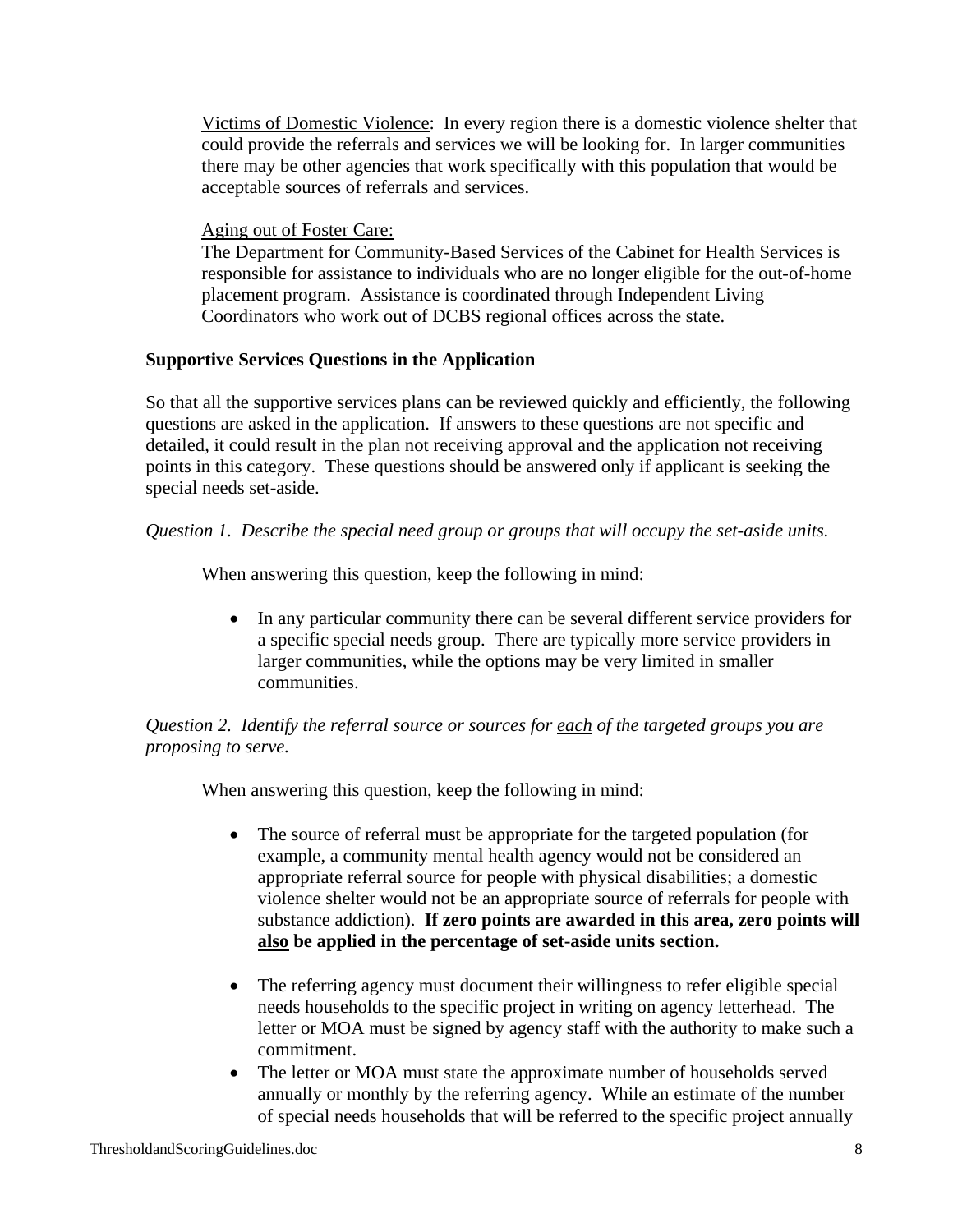or monthly is preferred, at minimum the referring agency must state they will refer eligible special needs households to the project.

#### *Question 3. Identify the service provider or providers for each of the targeted groups listed in Question 1.*

When answering this question, keep the following in mind:

- The package of supportive services needed by the various special needs groups will vary greatly, as will the agencies that deliver them.
- Because supportive services are specific to each group, it is imperative that applicants who are not service providers make contact with appropriate service agencies early in the project planning process and work closely with them during the preparation of the application. Developers that are also service providers will typically target their own service populations and will therefore have a ready-made menu of supportive services.
- Depending on the special needs population, a standard menu of professional services will be required. For instance, psychiatry and mental health therapy are part of the supportive service package for people with severe mental illness but would not be required for individuals with HIV/AIDS or mental retardation. An experienced service provider can furnish this information.
- Every community in Kentucky is served by one of the regional Comprehensive Care centers (Comp Cares) that are also referred to as community mental health centers. However, there is usually only one Comp Care office in each county. All Comp Cares provide professional services for people with severe mental illness, mental retardation/developmental disabilities and alcohol and drug addiction.
- Services for other groups are provided by a variety of agencies that are different for each community. For a listing of service providers in Kentucky, a good source is the Continuum of Care Resource List that is updated annually by the staff of the Kentucky Housing Specialized Housing Resources Department. It can be found at http://www.kyhousing.org/page.asp?sec=72&id=496
- In Kentucky, professional and community support services are typically officebased with limited services delivered in-home by case managers. Because of funding limitations, it is rare for a project to include site-based services.
- Community support services are often required in addition to professional services. A special needs household may need services such as subsidized child care, vocational training and transportation in addition to professional services such as physical therapy, counseling and therapeutic rehabilitation.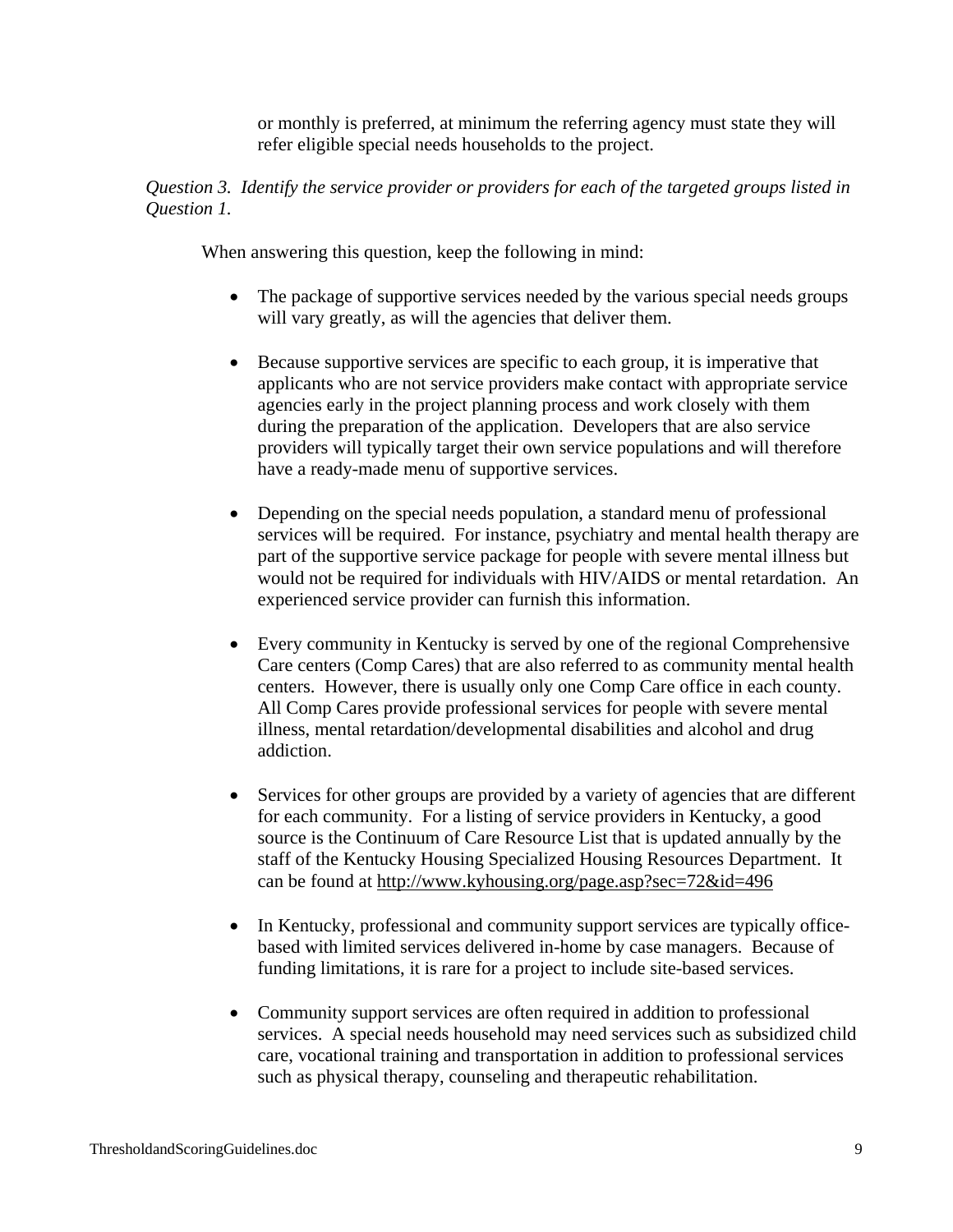- One of the most important community support services is transportation. For projects that are not located close to service providers and community amenities, a description of the way the transportation needs of project residents will be addressed must be included.
- Documentation of the availability of services is vital to the application. The core services for a particular special needs group should be documented by letter on agency letterhead stating that the agency is aware of the project and supports it, but in addition, should state that the agency has the qualifications and capacity to provide the necessary services and will provide those services to qualified project residents. The letter should be signed by a staff member of the agency with the authority to make such a commitment.

*In addition to the primary professional services required by the targeted population(s), list any secondary services available in the community.*

When answering these questions, keep the following in mind:

• In addition to the professional services such as mental health and physical therapy that a targeted special needs group may need, they can greatly benefit from community development services, such as transportation, job training and subsidized child care. It is important to list sources of these in the community and how the residents of the set-aside units will be assisted with accessing them.

# *Question 4. If developing transitional housing, what are the components of the exit plan once residents have completed their stay and are seeking permanent housing?*

In addition to the previously discussed requirements for services during a resident's stay in transitional housing, owners must present a clear plan for the transition of residents to permanent housing. This exit plan should include:

- What will be done during the stay in the transitional housing to ensure that permanent housing will be obtained?
- What are the sources of permanent housing that will be available to the transitional project residents? The applicant must go beyond a listing of permanent housing resources and document that specific organizations providing permanent housing are aware of the transitional project and will either have openings for project residents or will establish preferences for them.
- The applicant must document services that will be made available to project residents once they have left transitional housing that are designed to assist in the acquisition of permanent housing.
- For those populations with chronic disabilities that need on-going supports, the applicant must identify sources of these services and how residents exiting the transitional housing will be connected to them.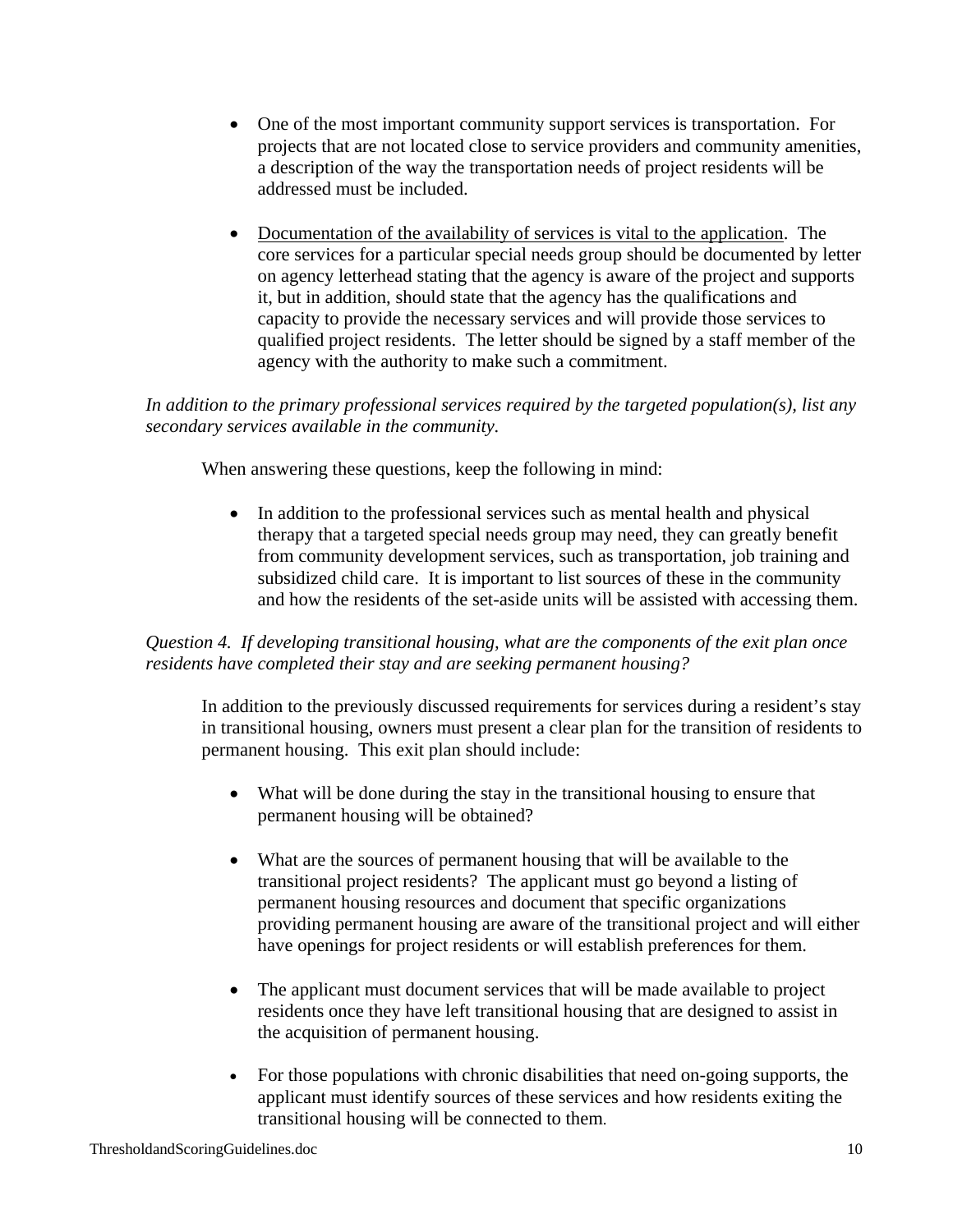### *3. Elderly Projects*

### **Points will be awarded in this section for elderly projects in RURAL counties ONLY.**

Following is a list of counties considered Urban based upon statewide median incomes above \$48,800 and populations of 20,000 or more:

| Anderson       | Clark    | Henderson | McCracken | Warren   |
|----------------|----------|-----------|-----------|----------|
| Boone          | Daviess  | Jefferson | Mercer    | Woodford |
| Boyle          | Fayette  | Jessamine | Nelson    |          |
| <b>Bullitt</b> | Franklin | Kenton    | Oldham    |          |
| Campbell       | Grant    | Madison   | Scott     |          |
| Christian      | Hardin   | Marshall  | Shelby    |          |

#### **Elderly projects located in these urban counties will NOT receive points.**

### *4. Lease to Own*

Points will be awarded in this section for projects who propose to build single family dwelling rental units with the intent for the tenant to be given the option to purchase the unit at the end of the 15 year initial tax credit compliance year. These units can be scattered site or contiguous sites (ie. subdivisions within the same county)

# **PROJECT DESIGN AND LOCATION**

# *1. Building Design*

*a.* Projects covering **100 percent** of the total exterior walls of every building with materials of brick, stone or HardiePlank™ Lap Siding or equal and documenting these materials in the specifications or work-write up shall receive additional points.

*Brick, stone* or HardiePlank<sup>™</sup>– Each and every building of the proposed project must have **50 percent** of the total exterior walls covered with materials of brick, stone or HardiePlank™ Lap Siding or equal plank and document these materials in the specifications or work write-up in order to receive points in this area (See Score Sheet).

*b. Converting existing structures to rental housing (Adaptive Reuse) –* (This is not considered preservation of existing rental stock) Points will be awarded in this category for projects that are rehabilitating existing buildings into rental units by utilizing at a minimum the shell of the existing building. Shell utilization does not include demolition and reuse of shell components. Examples would include old school buildings, old hospitals, etc. Please submit pictures of the existing building and include all rehab work in the specifications and/or a comprehensive work-write up in order to receive points (See Score sheet).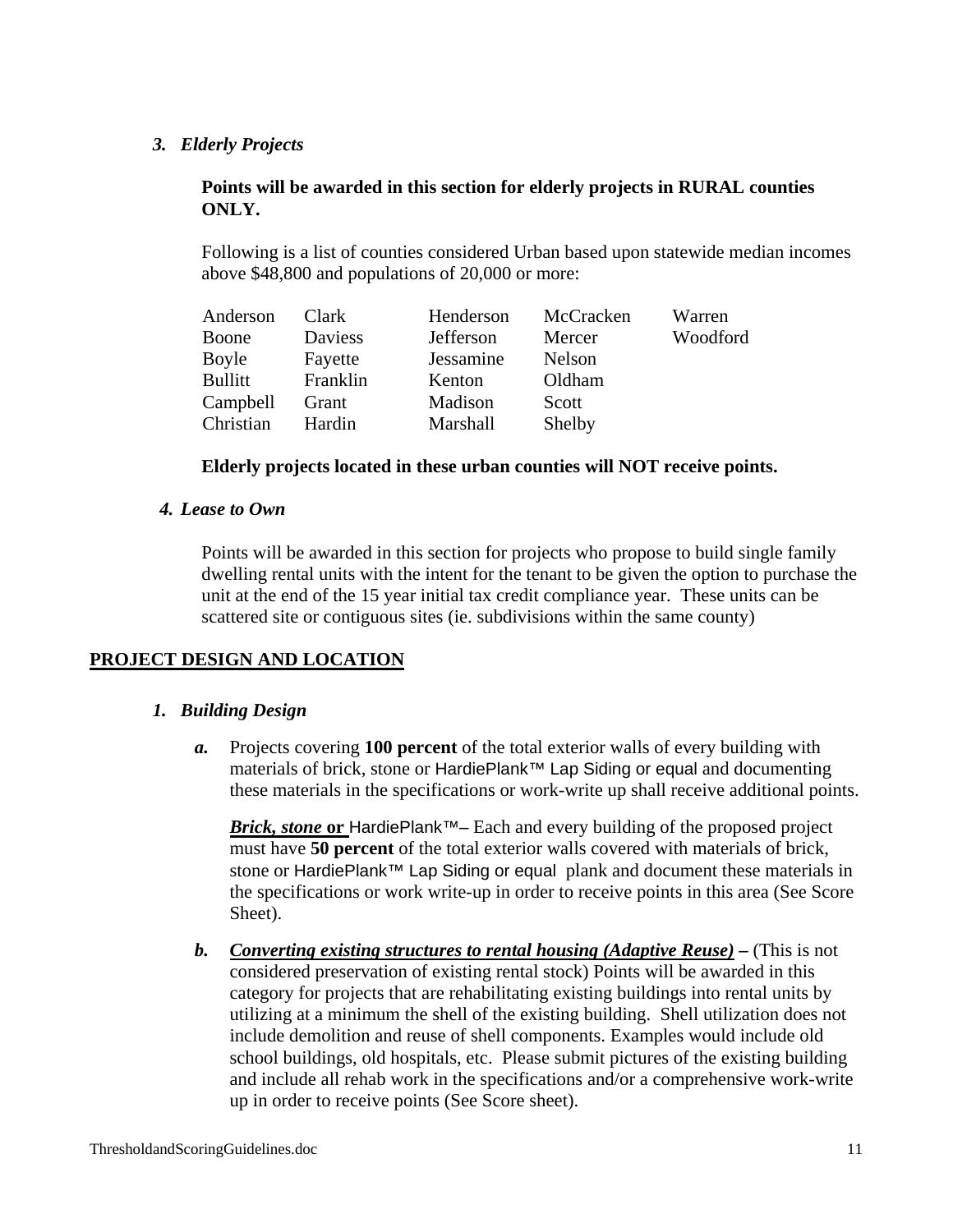# *c. Energy Star*

Points under this section will be awarded for utilization of the following combination of Energy Star rated products and energy efficiency technologies during construction **Two of the following four choices must be utilized in each unit and incorporated into the specifications and/or work write-up:** 

- Inclusion of Energy Star rated heating and cooling products. Homes equipped with heat pumps which have programmable thermostats shall be required to use "adaptive recovery" technology in order to prevent excessive use of electric back-up heating.
- All windows are Energy Star rated.
- Three or more of the following Energy Star qualified appliances: clothes washer, dishwasher, refrigerator, freezer or range hood.
- All Energy Star qualified ceiling fans, light fixtures and ventilation fans.

**Note: Developer must clearly identify Energy Star products in the plans and specifications and/or work write-up. For application review purposes these must be identified collectively in one location.** 

# *d Green Construction*

New Construction and Rehabilitation projects that incorporate in their plans and specifications Green Building techniques will receive these points if the project incorporates at least **six** of the Green Construction criteria's outlined in Chapter 1, Application Requirements of the Rental Production Guidelines. They must be included in either the specifications or work write-up and as a separate attachment indicating which green construction techniques will be utilized.

# **2.** *Project Size*

Points will be awarded in this category if doing 11 units or less. Please indicate in the application the number of units.

#### **3.** *Plans and Specifications*

**NOTE:** For scattered site projects, site plans must be submitted for at least 35% of the sites and **complete** preliminary plans must be submitted for each unit type. As an example, the project consists of 20 units, comprised of five, one bedroom units, ten, two bedroom units and five, three bedroom units, complete preliminary plans must be submitted for a one bedroom unit, a two bedroom unit and a three bedroom unit.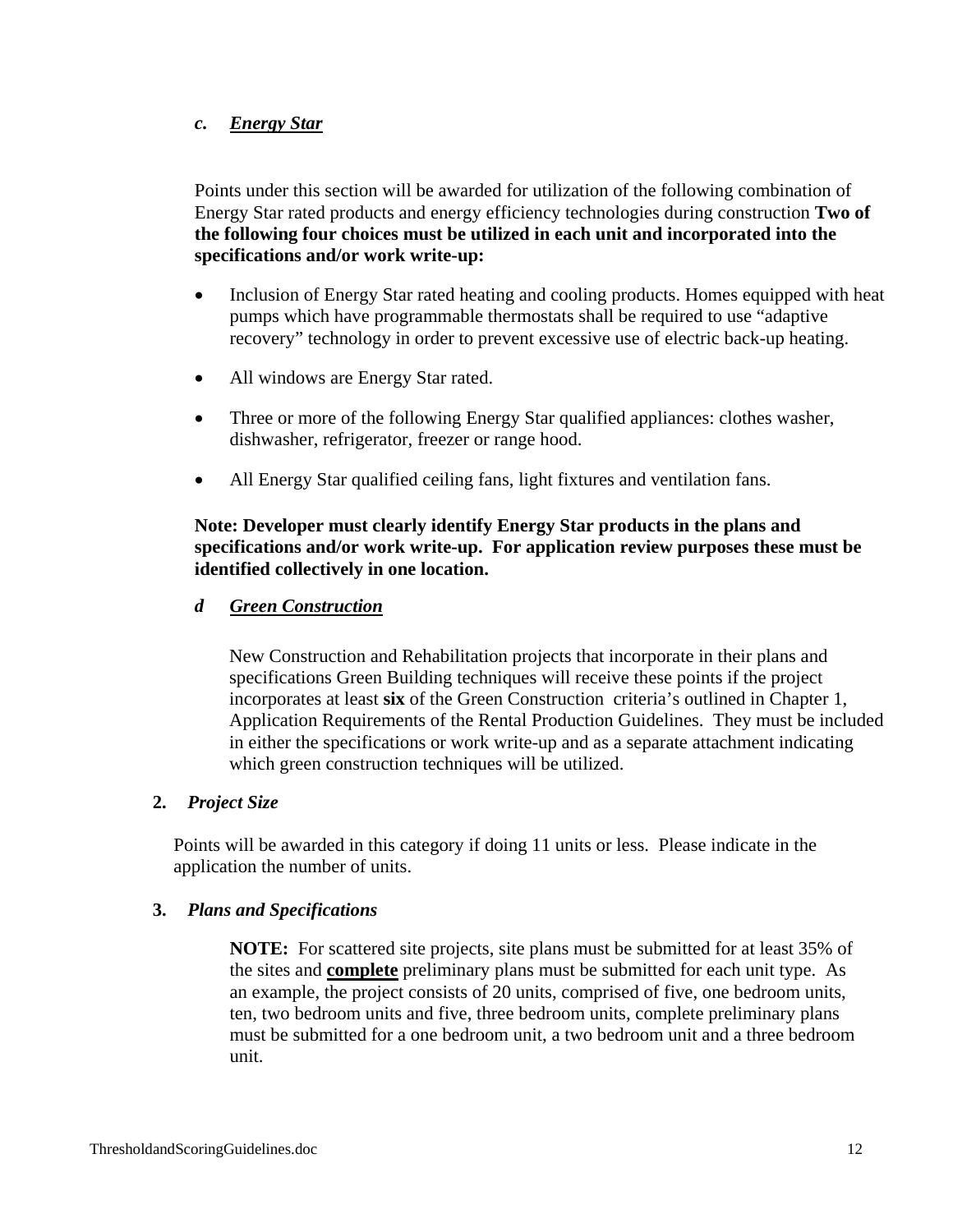For further complete guidance on KHC Plans and Specification Requirements, and rehab submission requirements, refer to Rental Production Application and Chapter 1, Application Requirements of the Rental Production Guidelines.

- *a.* If plans and specifications (and rehab submissions if applicable) meet all KHC requirements for "Application Submission" as listed in Chapter 1, Application Requirements of the Rental Application Guidelines, points will be awarded as specified on the scoresheet.
- *b.* If plans and specifications (and rehab submissions if applicable) are submitted but require minor revisions to meet KHC requirements for "Application Submission" as listed in Chapter 1, Application Requirements of the Rental Application Guidelines, points will be awarded as specified on the scoresheet.
- *c.* If plans and specifications (and rehab submissions if applicable) are incomplete, vague and/or require major revisions to meet KHC's requirements for "Application Submission" as listed in Chapter 1, Application Requirements of the Rental Application Guidelines, or no plans or no specifications (or missing rehab submissions if applicable) are submitted , there will be no points awarded.

# *4. Project Amenities*

Applicants that elect to include amenities in their projects will be required to provide and maintain these throughout the entire affordability period. The application must clearly state the type of amenities that are being offered for the project.

Examples of unacceptable amenities include the following:

- A patrol around the apartment complex every few hours does not constitute as a security service/alarm provided in the unit.
- A resident checking on the well being of another resident does not constitute as a help/call system typically found in elderly and/or handicapped units.

# *5. Unique Marketable Attributes*

- *a.* A community room is an area for the benefit of the tenants that is separate from other areas such as the office or laundry facility. This is a designated area where individual tenants and their families or groups of tenants can share common interests. A community room should not be confused with a Community Service Facility which is defined in KHC's Qualified Allocation Plan.
- *b-d.* In order to receive points in the Unique Marketable Attributes area, pictures of the type of commercial grade equipment must be sent as an attachment. A higher quality of equipment and permanent type fixtures are expected in order to increase the life expectancy in projects of this type. The specifications should reflect the commercial grade equipment that will be used. In order to comply with Fair Housing, the community areas and playground areas must be made handicap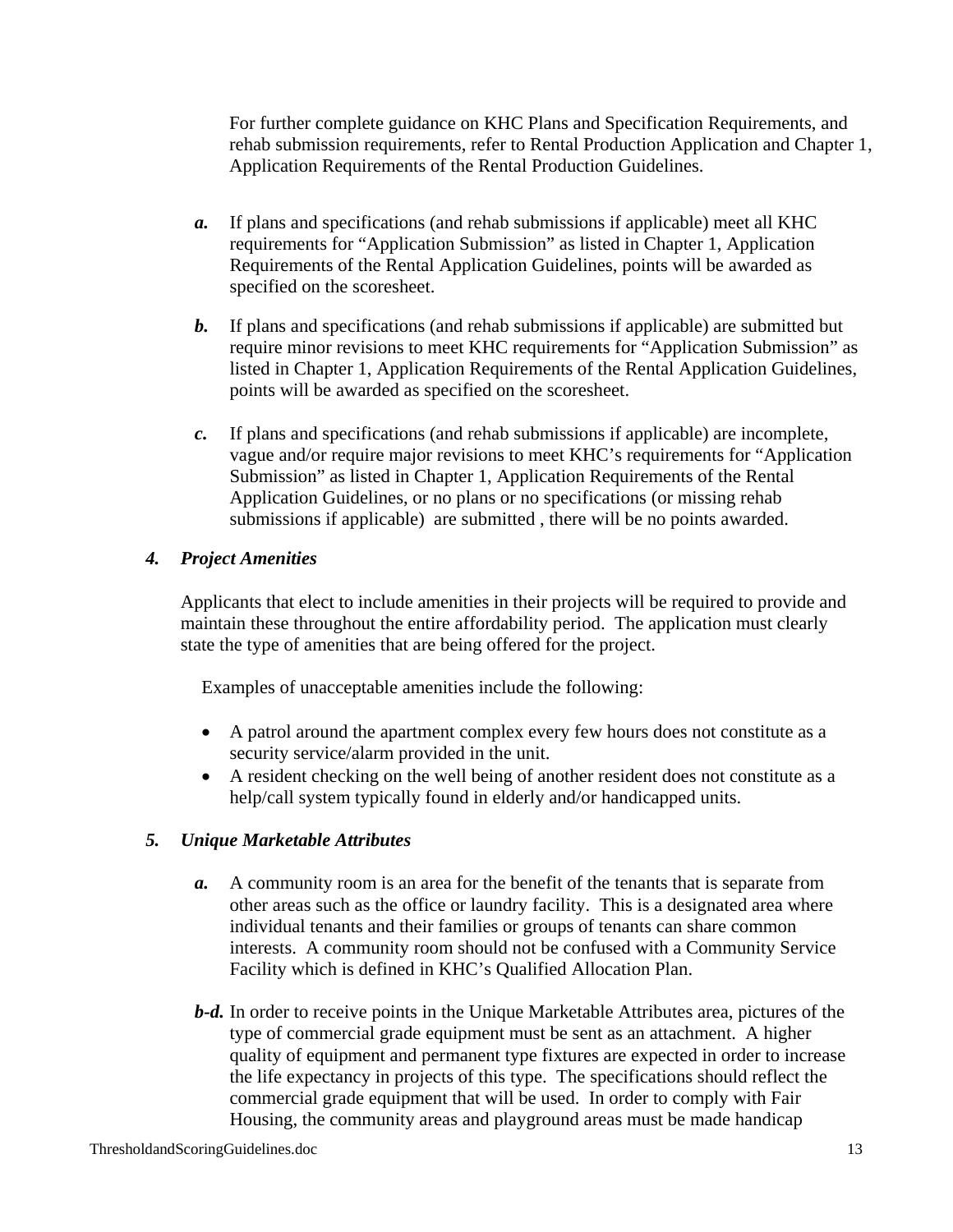accessible. This could include sidewalks and wider openings to playground, outdoor sitting/community areas and outdoor grilling areas. It is strongly suggested that you consult your insurance agent regarding the cost of insurance prior to pledging any playground, grilling areas or other outdoor equipment. The insurance for these amenities may be costly.

- *e-f.* Additional storage areas and private patio/deck areas must be provided for individual units in order to receive points for these amenities. Any additional storage or patio/deck areas should be shown on the plans and specifications. Normal closet space and pantries will not be considered an additional storage area.
- *g.* To receive point(s) in this area, the application narrative as well as the specifications must include a fenced back yard area with a single family unit.

All other amenities provided must be listed with a full description of that amenity in the narrative section of the application. No more than one (1) additional point will be awarded in the "other" category regardless of the number of other amenities included.

Examples of unacceptable Amenities and Unique Marketable Attributes include the following:

- A grassy fenced area does not constitute as a playground.
- A dirt area with spray painted lines and a movable basketball goal does not constitute as a basketball court.
- A charcoal grill and a folding chair nearby does not constitute as an outdoor grill area with grills.
- A patio table with an umbrella does not constitute as a gazebo or covered structure.
- A swing set and/or play ground equipment from the local store designed for one or two children does not constitute as a type of play ground equipment necessary for an apartment complex. A commercial/industrial grade of equipment is expected especially in family designed complexes.

# *6. Site Design and Location*

*a. Flood Plain –* To receive points in this section a flood plain map must be submitted that shows the 100-year flood plain for the proposed development. The map must be prepared by a nationally accepted organization such as FEMA and the project site must be indicated on the map**.** 

In the event a FEMA flood plain map is not available, a signed statement from a licensed surveyor stating that the property is not located in a flood zone or a letter from a local insurance company or local county office official can submit a letter certifying the project is not located in a flood zone will be accepted along with the project site indicated on the map.

If the property has been built up and is no longer in a flood zone, a licensed surveyor's report for the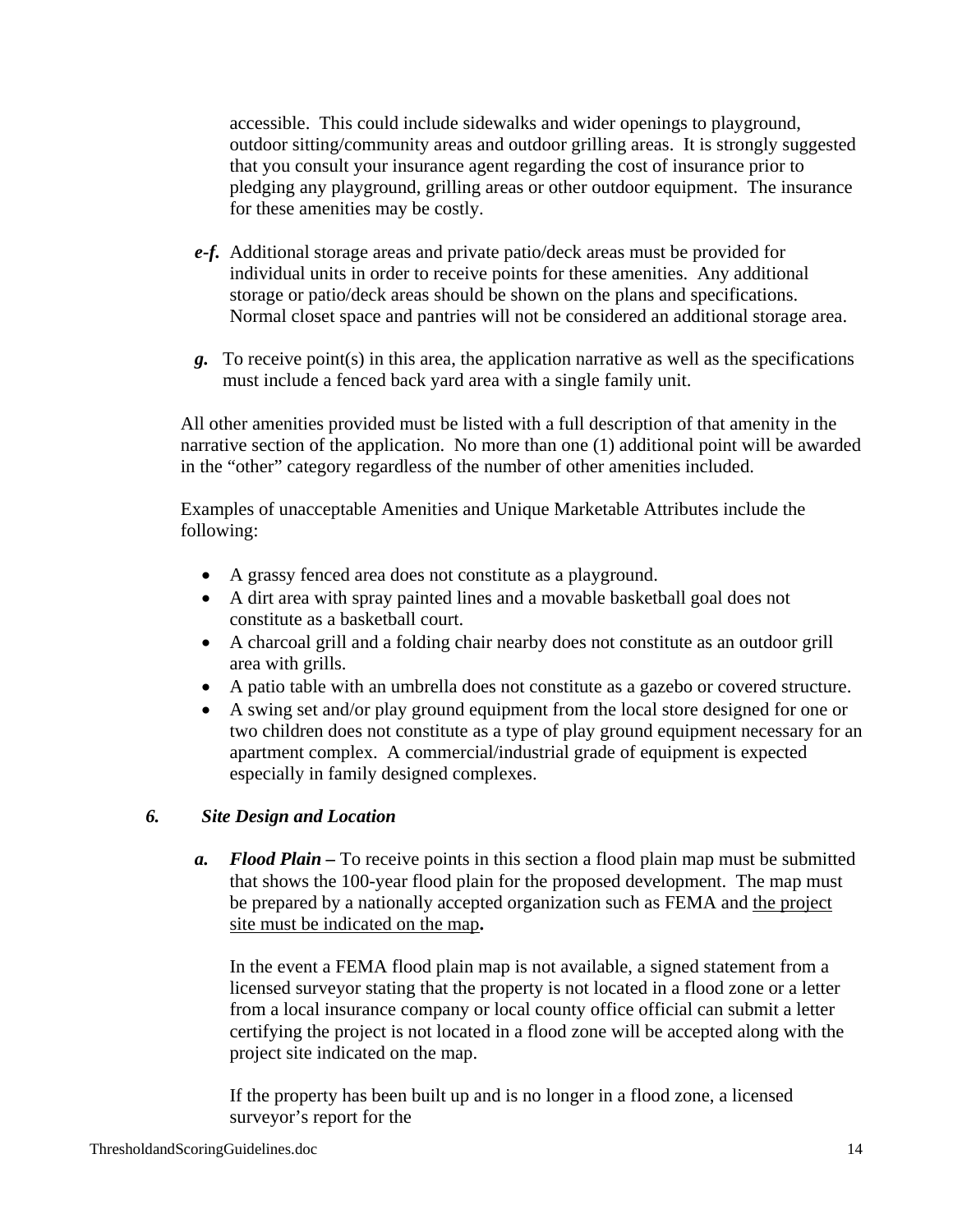reclassification must also be attached. The report should clearly state that all land to be utilized for the project has been raised at least one foot (1') or more above the floodplain.

*b. On Site Parking -* Points will be awarded for projects that submit a site plan that identifies one on-site parking space per unit for elderly/special needs projects and at least one and a half on-site parking spaces for family projects. This must be indicated on the site plan. Requirements for the Site Plan are listed in Chapter 1, Application Requirements of the Rental Application Guidelines.

### *7. Community/ Neighborhood Renewal Efforts*

*a.* To receive points in this area, projects must submit a copy of the Community Revitalization Plan (CRP) or Neighborhood Redevelopment Plan (NRP) adopted by the city or county **and** a letter from the Mayor or County Judge Executive confirming the property is located in this area. The CRP/NRP must have been officially adopted by the local government within the past 15 years. If a CRP exists but is older than 15 years, the Mayor/CJE letter must confirm that the plan is still used and in effect.

A CRP or NRP is defined as a published document, approved and adopted by the local governing body by ordinance or resolution, that targets geographic areas **(the geographic area cannot be the entire town or city that has adopted the plan)** for both commercial/retail and low-income residential development (serving residents at, or below, 60% of the area median income.)

Only in areas where a CRP has **NOT** been established, a Neighborhood Redevelopment Plan (NRP) within the City or County's Consolidated Plan is acceptable. **Also required is a letter from the Mayor or County Judge Executive stating a CRP is not available and confirming the property is located within the Neighborhood Redevelopment Plan area.** 

In addition, the proposed project when completed should support one or more of the CRP/Neighborhood Redevelopment Plan goals and objectives.

#### *b. Housing Characteristics*

Number of points will be determined based upon housing need which is derived from configuring the following numbers: number of units below poverty level, number of substandard housing units, number of vacant units and total number of housing units. If a project is proposing scattered sites, the county which has the least number of points will be used. For example: if a scattered site project is being proposed with one unit in each of the following three counties; Allen County –5 points, Lee County – 7 points and Russell County – 6 points; 5 will be the maximum points this project will receive in this section.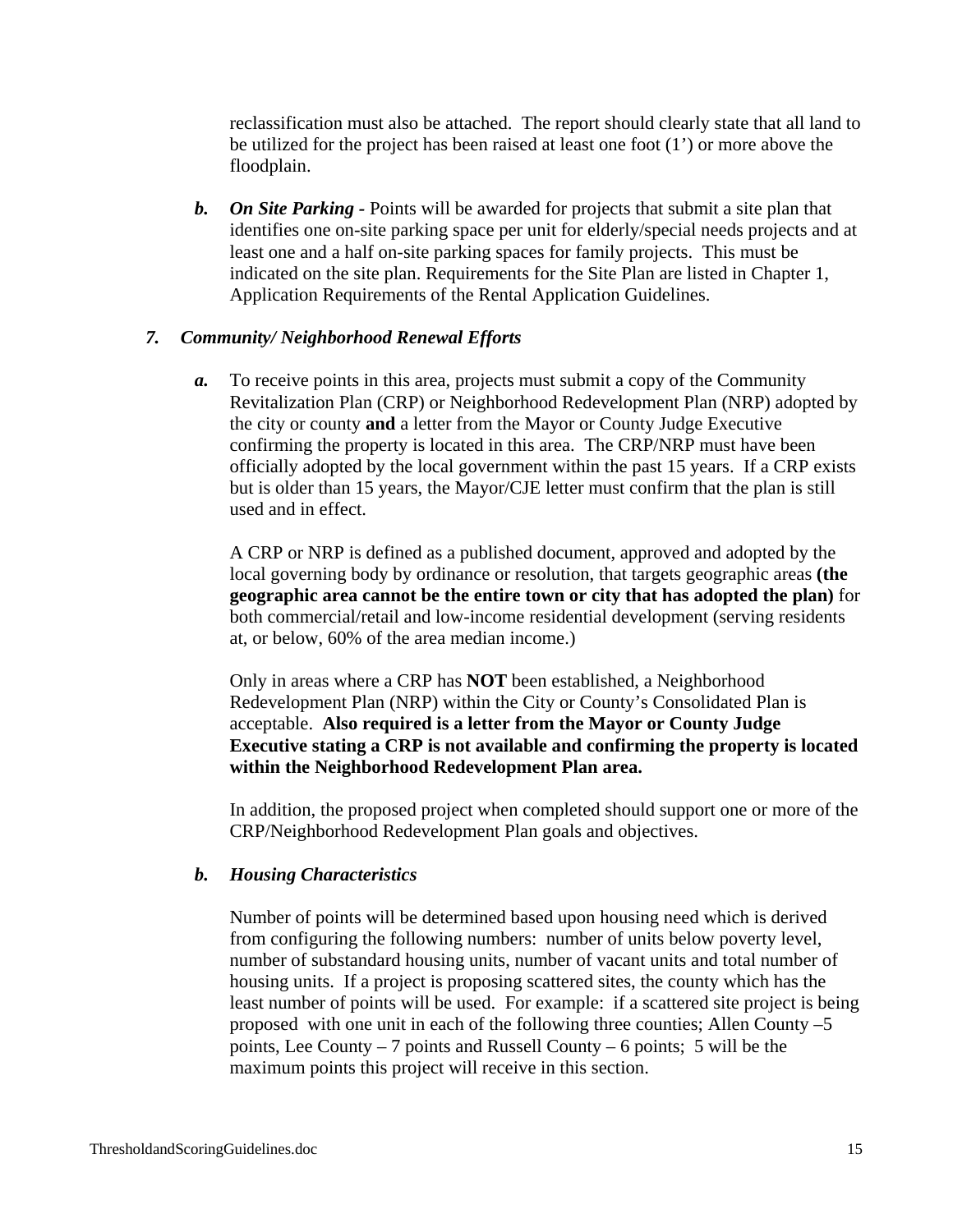| <b>County</b>    | <b>CHNS</b>              | County         | <b>CHNS</b>             | County         | <b>CHNS</b>              | County         | <b>CHNS</b>    |
|------------------|--------------------------|----------------|-------------------------|----------------|--------------------------|----------------|----------------|
| Adair            | 6                        | Allen          | 5                       | Anderson       | 3                        | <b>Ballard</b> | 3              |
| <b>Barren</b>    | 5                        | Bath           | 5                       | Bell           | 9                        | Boone          | 3              |
| Bourbon          | 6                        | Boyd           | 5                       | Boyle          | 5                        | <b>Bracken</b> | $\overline{4}$ |
| <b>Breathitt</b> | 8                        | Breckinridge   | 4                       | <b>Bullitt</b> | $\overline{3}$           | <b>Butler</b>  | 4              |
| Caldwell         | $\overline{4}$           | Calloway       | 6                       | Campbell       | $\overline{4}$           | Carlisle       | 3              |
| Carroll          | $\overline{5}$           | Carter         | 5                       | Casey          | 6                        | Christian      | 6              |
| Clark            | $\overline{4}$           | Clay           | 9                       | Clinton        | $\overline{7}$           | Crittenden     | $\overline{4}$ |
| Cumberland       | 6                        | <b>Daviess</b> | $\overline{4}$          | Edmonson       | $\overline{4}$           | Elliott        | 6              |
| Estill           | 7                        | Fayette        | 6                       | Fleming        | $\overline{5}$           | Floyd          | $\overline{7}$ |
| Franklin         | 5                        | Fulton         | 8                       | Gallatin       | $\overline{4}$           | Garrard        | 5              |
| Grant            | $\overline{\mathbf{4}}$  | Graves         | 5                       | Grayson        | 5                        | Green          | 5              |
| Greenup          | $\overline{\mathcal{L}}$ | Hancock        | $\overline{4}$          | Hardin         | $\overline{\mathcal{L}}$ | Harlan         | 8              |
| Harrison         | 5                        | Hart           | 5                       | Henderson      | 5                        | Henry          | $\overline{4}$ |
| Hickman          | 4                        | Hopkins        | $\overline{\mathbf{4}}$ | Jackson        | 6                        | Jefferson      | 5              |
| Jessamine        | $\overline{4}$           | Johnson        | 6                       | Kenton         | $\overline{4}$           | Knott          | 6              |
| Knox             | 9                        | Larue          | $\overline{4}$          | Laurel         | 5                        | Lawrence       | $\overline{7}$ |
| Lee              | $\overline{7}$           | Leslie         | $\overline{7}$          | Letcher        | 6                        | Lewis          | 6              |
| Lincoln          | 5                        | Livingston     | $\overline{3}$          | Logan          | 5                        | Lyon           | $\overline{3}$ |
| McCracken        | 6                        | McCreary       | $\overline{7}$          | McLean         | 6                        | Madison        | $\overline{5}$ |
| Magoffin         | $\overline{7}$           | Marion         | 6                       | Marshall       | 6                        | Martin         | 10             |
| Mason            | 5                        | Meade          | $\overline{4}$          | Menifee        | 5                        | Mercer         | $\overline{4}$ |
| Metcalfe         | 6                        | Monroe         | $\overline{7}$          | Montgomery     | 5                        | Morgan         | 6              |
| Muhlenberg       | $\overline{4}$           | Nelson         | $\overline{4}$          | Nicholas       | $\overline{5}$           | Ohio           | $\overline{4}$ |
| Oldham           | $\overline{2}$           | Owen           | 5                       | Owsley         | 9                        | Pendleton      | $\overline{4}$ |
| Perry            | $\overline{7}$           | Pike           | 6                       | Powell         | $\overline{7}$           | Pulaski        | 5              |
| Robertson        | 5                        | Rockcastle     | 6                       | Rowan          | $\overline{7}$           | Russell        | 6              |
| Scott            | $\overline{4}$           | Shelby         | 3                       | Simpson        | $\overline{\mathcal{L}}$ | Spencer        | 3              |
| Taylor           | 6                        | Todd           | 5                       | <b>Trigg</b>   | $\overline{3}$           | Trimble        | $\overline{4}$ |
| Union            | 4                        | Warren         | 6                       | Washington     | $\overline{4}$           | Wayne          | 7              |
| Webster          | $\overline{4}$           | Whitley        | $\overline{7}$          | Wolfe          | 9                        | Woodford       | $\overline{3}$ |

Common rounding is being used in scoring calculation.

**Please Note:** Regardless of the Community Housing Needs Score (CHNS), a Market Study /Need Analysis demonstrating need will still be required before KHC will fund any project.

- *8. Preservation* 
	- *a.* Preserving existing affordable rental stock (minor rehabilitation or demolition rebuild is NOT included.) Minor rehabilitation is considered to be cosmetic appearance rehabilitation or normal day to day wear and tear rehabilitation. Projects that are rehabilitating existing affordable rental units in order to preserve the rental stock will receive points in this area. Kentucky Housing Corporation defines preservation as the maintaining of existing units or maintaining the integrity of the original existing unit as closely as possible. Preservation can include the relocation of certain walls or major components such as plumbing or electrical systems, however the existing shell of the building must be maintained. This can include the reduction in units to update or modernize to meet the current market needs.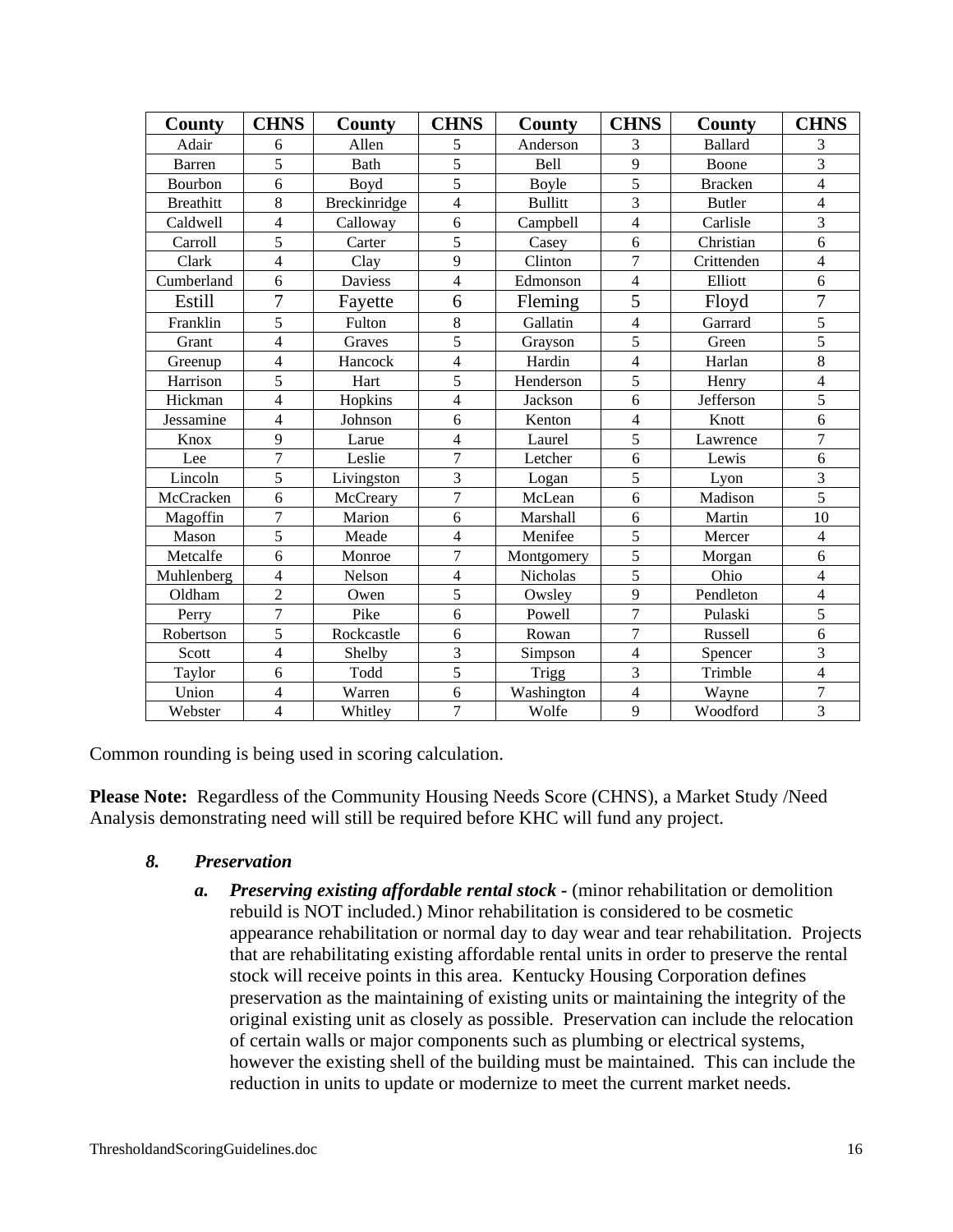If submitting a project that is not currently receiving federal financing or subsidy, but the market rent is at or below the affordable rent level, then points can be awarded for preservation. **However** documentation must be submitted showing the current rents as well as comparisons to the other market rate projects in the area. Please include a map indicating the location of the other market rate units in comparison to the proposed project.

### **Please submit pictures that show building(s) as an existing rental development and include rehab work in specifications or comprehensive work write-ups in order to receive points in this category**

*b. HUD/RD Financing -*If a project will be utilizing existing HUD or RD financing, to receive points in this area, proper documentation from HUD or RD must be received showing the rate, terms and amount of funding. This information must be on the agency's letterhead.

# **9.** *Tenant Relocation*

### **For ALL rehabilitation projects, a plan for relocation must be submitted; regardless if building is vacant or occupied.**

This section refers to the rehabilitation of dilapidated or vacant buildings and not displacing low- or moderate-income households, or if such displacement will occur, assuring that the households will be assisted to minimize the impact of such displacement is vital to a successful community stability plan.

- *a.* Points will be awarded to projects that propose rehabilitation of an existing building but will not permanently displace current residents. Residents will still reside at the project. A copy of the proposed relocation plan must be submitted that outlines how the individuals will be displaced during the rehabilitation phase, however, if a project is requesting federal funds the requirements of the Uniform Relocation Assistance and Real Property Acquisition Policies Act of 1970 as amended (URA) must be submitted to document that no current residents will be permanently displaced. Additional letters to current residents can be found with the application attachments (See Score Sheet)
- *b..* Points will be awarded to projects if a building is vacant due to unsuitable living conditions. A letter must be submitted stating that the building is vacant and that there will be no relocation (See Score Sheet)
- *b.* Points will be awarded to projects that propose rehabilitation of an existing building and in doing such rehabilitation the current tenants will be forced to permanently relocate to another facility, but the project will provide full relocation assistance and pay all expenses incurred by the residents. A plan must be submitted that outlines how the relocation will be proposed, however, if a project is requesting federal funds, the plan must be outlined in the URA. This plan must be submitted to document compliance with URA. Additional letters to current residents can be found with the application attachments (See Score Sheet).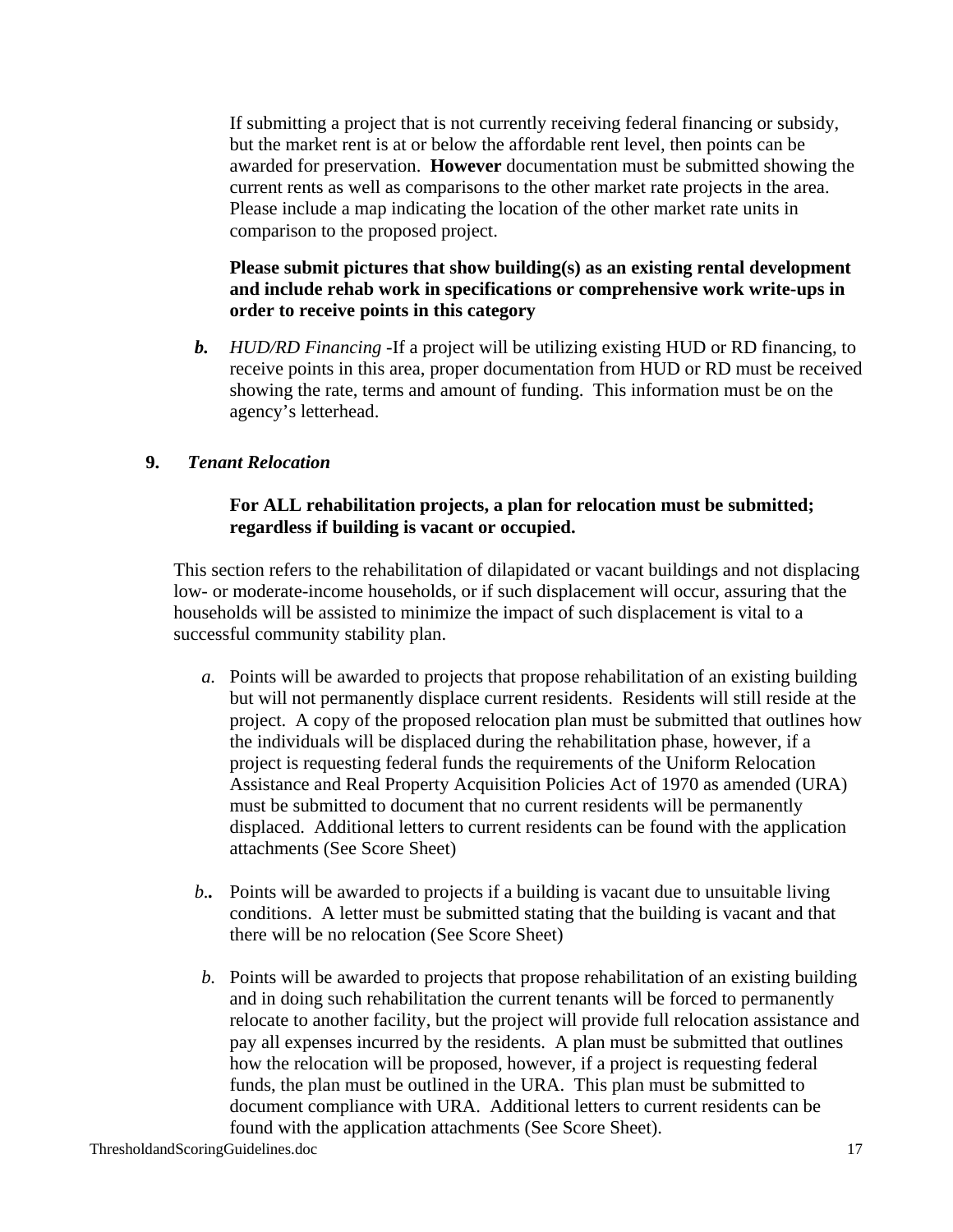#### **READY TO PROCEED**

#### *1. Funding Commitments*

In order to receive points in this area, applicants that are bringing other sources of funds into the project (other than Kentucky Housing funds) can receive additional points based upon the commitment of funds letter that is submitted. The letter needs to be specific as to the terms of the funding and should be on the funding source's letterhead. Projects which have received a firm commitment for financing from Federal Home Loan Bank for Affordable Housing Program (AHP), commitment from HUD for HOPE VI funds, HOME funds (KHC's HOME funds do not qualify), Rural Development, a commitment from a city or county for CDBG funds are also included in this category. Loan commitments should list the rate, term and amount of the loan and grant commitments should list the grant amount.

- *a.* If *all* other funding has been committed, points will be awarded in accordance with the score sheet. A copy of the firm commitment that includes all terms and the amount of the funding source on the funding agency's letterhead must be submitted,
- **b.** If *some* of the funding sources have been committed, then the applicant can receive points in accordance with the score sheet, by providing a firm commitment letter (on the funding source letterhead) that includes all terms and the amount of the funding source.
- *c.* If an applicant is bringing other funds to the project, but none of the additional funds have been committed or if no other funds are being utilized on the project, then the application will not receive additional points in this category.

#### 2. *Credit Only Commitment*

Applicant must submit a Commitment or Contingent Commitment subject to approval of funding in the project. This letter must include the "cents on the dollar" within a five cent range. This cannot be a letter of intent or a proposal. It must state "Commitment".

#### *3. Other Funding*

- *a.* In order to receive points in this area you must be using State or Federal Historic Tax Credits and provide an approved Part 1-Evaluation of Significance of the Historic Preservation Certification Application from the State Historic Preservation Office (SHPO). Plans and specifications must still meet all Kentucky Housing Design and Construction requirements as well.
- *b.* In order to receive points for commitments of donated land, materials and/or labor, Section 8 rental assistance from a local Housing Authority, a letter of commitment from the appropriate agency must be provided. If the applicant is receiving donated materials or labor, a commitment letter should be submitted detailing the donated materials or labor and the value of the donation. This section does not include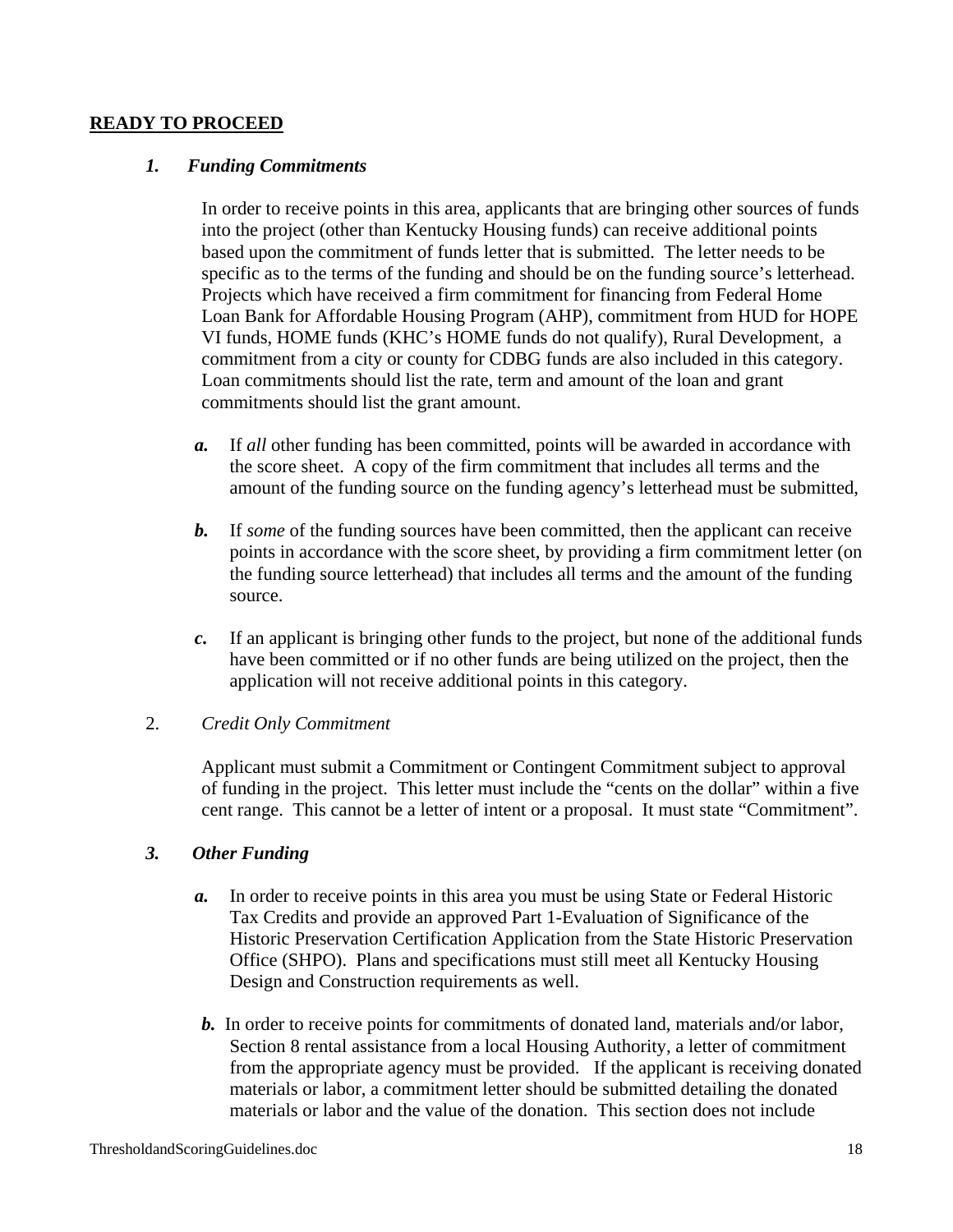donated cash. Furthermore, for KHC's purposes furnishings are not considered materials. While the donation of furnishings is permitted, such donations may not be used as "Other Funding" for scoring purposes in this section..

# *4. Zoning*

Applicants must submit proper zoning documentation to receive points in this category. Documentation must be one of the following:

- *a.* If site is already properly zoned, points will be awarded in accordance with the score sheet. A local zoning map that shows the classification of the proposed site and neighboring sites and a detailed description of what is allowed in each zoning classification must be provided as an attachment (See application checklist). The location of the site must be clearly indicated on **all copies** of the map. **A letter from the local zoning** board **or governing authority which indicates the proper zoning classification must also be attached.**
- *b.* If site is not currently properly zoned but application for zoning change has been made to proper authorities, points will be awarded in accordance with the score sheet. A letter from the local zoning board or governing authority must be attached that indicates the request for zoning change has been received, when the zoning change request will be reviewed or when the zoning change will occur.
- *c.* There will be no points awarded if the application for zoning change has not already been made.

**NOTE: If no zoning exists, the developer must submit a letter from the county judge executive or mayor indicating that this is the case to receive points.** 

# *5. Site Control*

Proof of site control must extend through the award announcement period. Applicants MUST have one of the following as proof of site control in order to receive points in this area:

- Property Deed
- Current Purchase Contract
- Current Option to Purchase
- Current Lease Agreement/Option to Lease (through the entire affordability period)

# **For additional guidance on Site Control requirements, please refer to Chapter 1 of the Rental Production Application and Programmatic Guidelines.**

*a.* If applicant has site the appropriate form of site control as listed above , points will be awarded in accordance with the score sheet. For projects proposing scattered sites, where 50% or more of the sites are non-contiguous you must provide the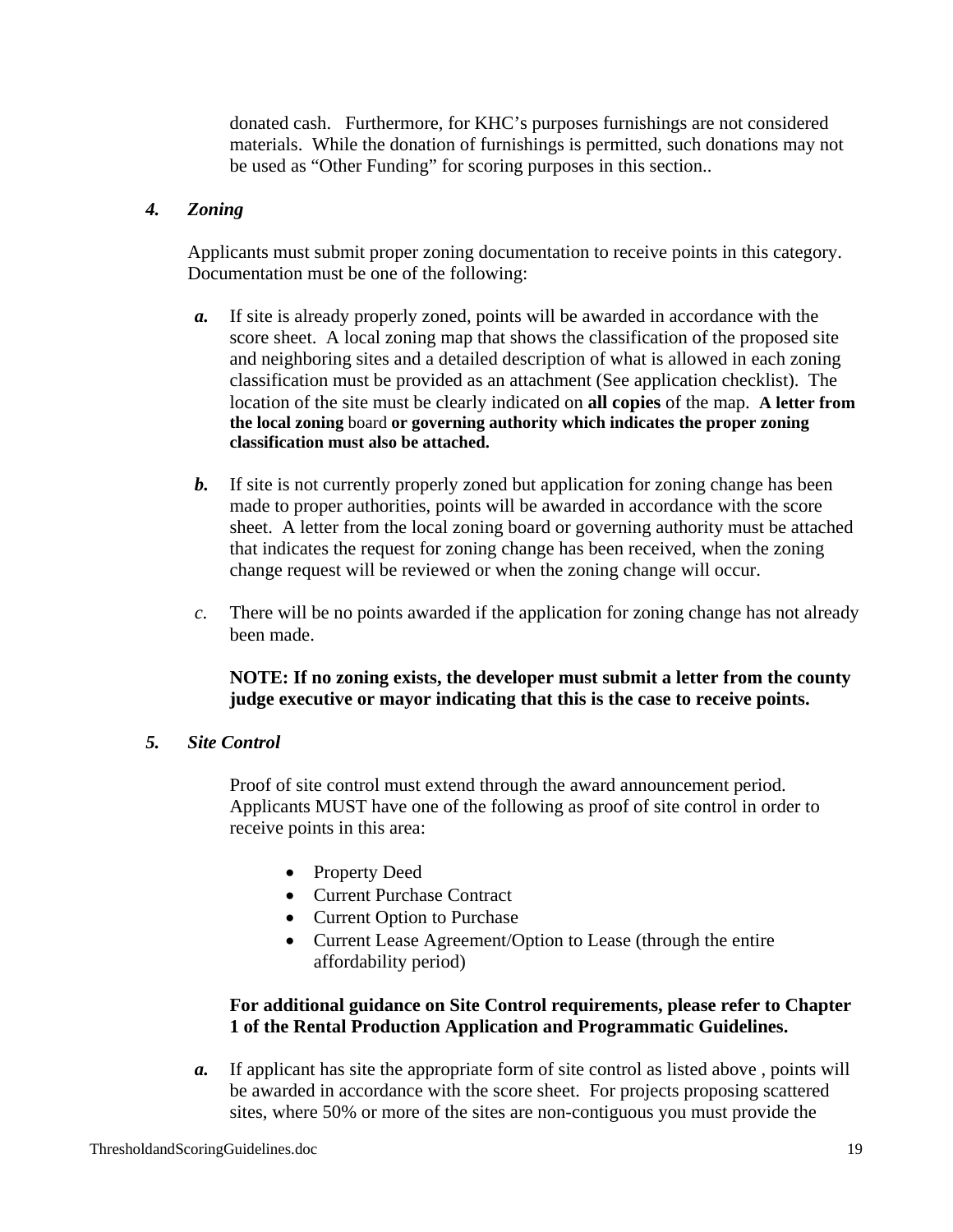appropriate proof of site control for at least **35% of the total sites to receive points in this area.** 

- *b.* If applicant has some site control but not on all sites or if project is proposing scattered sites and has site control for less than 35% of the sites, points will be awarded in accordance with the score sheet.
- *c.* There will be no points awarded if the applicant has no site control.

# **FINANCIAL DESIGN**

*1-3. Rent Restrictions -* This section is for scoring purposes only and is testing **rent restrictions only**. Rent restrictions will be reviewed and scored based on what is put in the Underwriting Model. This is not a test for the level of area median income (AMI) being served. The level of AMI being served will be indicated in the application.

 The Housing Credit rent chart for the given market area should be used to determine which level of rent restriction the project is within. **This chart is to be used for all projects regardless whether the project is requesting Housing Credit**. Using this chart to award points for lower rents will give all counties that have an AMI below the statewide non-metro a scoring advantage**.** 

### **Note: Selected rent restrictions will be incorporated into all Kentucky Housing applicable legal documents.**

To determine which sections to check under each rent restriction level, do the following analysis of the project rents:

- 1. Compare each rent proposed to the Housing Credit rent chart for the appropriate county at each rent level (50% and 60%). For the rent to be considered at each level the rent must be equal to or less than the rent published for that rent level.
- 2. To determine if the rent being proposed is equivalent to or less than the 40% rent restriction level, a calculation will need to be done to determine the 40% rent level. Divide the 60% rent level by 60% (.60). Take that figure and multiply by 40% (.40). This will be the 40% rent level for each bedroom type for the proposed county.
- 3. To determine if the rent being proposed is equivalent to or less than the 30% rent restriction level, a calculation will need to be done to determine the 30% rent level. Divide the 60% rent level by 2. This will be the 30% rent level for each bedroom type for the proposed county.
- 4. Once you have determined the rent restriction level of each rent, determine how many units (as a percentage of the total number of units) are at the 60% level, how many are at the 50% level and how many are at the 30% level.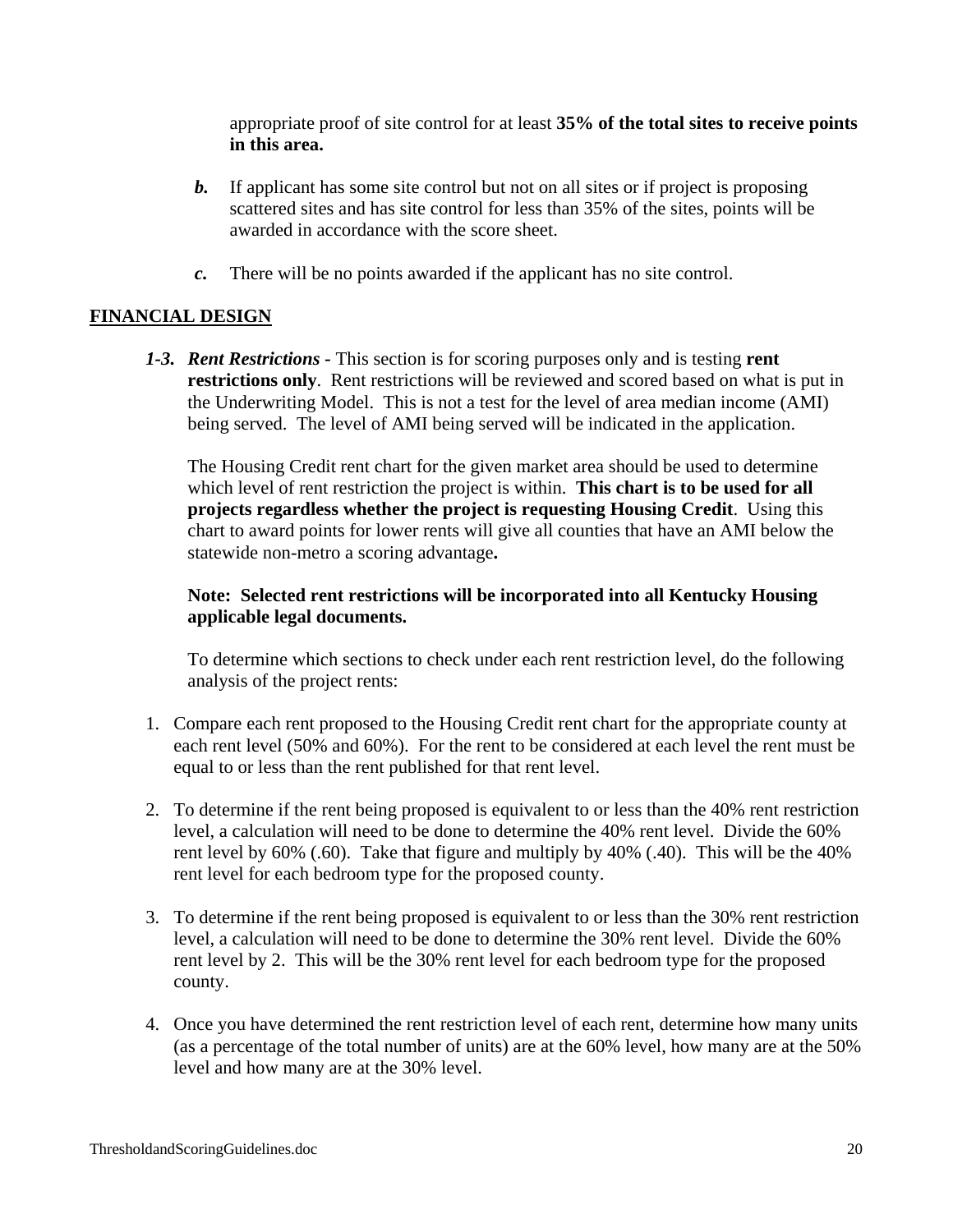5. Choose your scoring level based on the percentage of units at the rent levels listed.

#### **Example:**

Allen County Proposed Rents

| $1BR = $240 (2 units)$ | $2BR = $290 (1 unit)$  |
|------------------------|------------------------|
| $1BR = $380 (4 units)$ | $2BR = $425 (3 units)$ |
| $1BR = $455 (6 units)$ | $2BR = $500 (4 units)$ |

Total number of units 20 units

 1BR 60% rent is \$490 (as shown on rental chart) 1BR 50% rent is \$408 (as shown on rental chart) 1BR 40% rent is \$327 (calculation shown in #2 above 1BR 30% rent is \$245 (calculation shown in # 3 above)

2BR 60% rent is \$588 (as shown on rental chart) 2BR 50% rent is \$490 (as shown on rental chart) 2BR 40% rent is \$392 (calculation show in #2 above) 2BR 30% rent is \$294 (calculation shown in # 3 above)

Based on the proposed rents there are 3 total units with rents at or below the 30% rent restriction level. Two 1BR units and one 2BR unit. Three units divided by 20 total units would be 15 percent.

There are 7 units at/or below the 50% rent restriction level. Four 1BR units and three 2BR units. Seven units divided by 20 total units would be 35 percent.

And finally, there are 10 units at or below the 60% rent restriction level. Six 1BR units and four 2BR units. Ten units divided by 20 total units would be 50 percent.

All percentages should total 100 percent.

**NOTE**: The rent levels, number of units, etc. used in this example, are for illustrative purposes only and are not in any way intended to be an example of an acceptable project.

#### *4. Leverage*

*a.* If requesting 0 percent of total development costs in the form of a KHC grant or deferred loan, points will be awarded in accordance with the score sheet.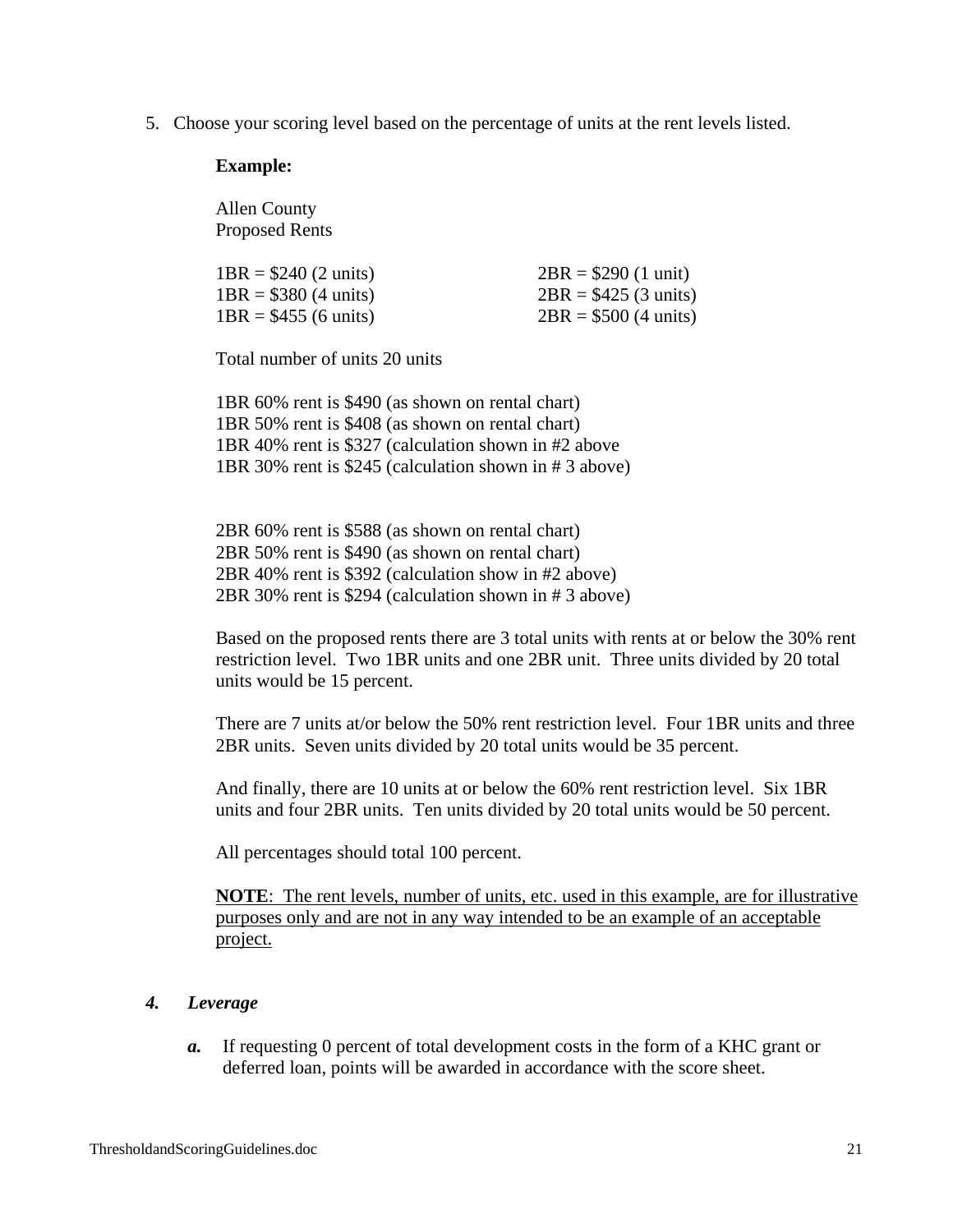- *b.* If requesting up to 10 percent of total development costs in the form of a KHC grant or deferred loan, points will be awarded in accordance with the score sheet.
- *c.* If requesting 10.1-15 percent of total development costs in the form of a KHC grant or deferred loan, points will be awarded in accordance with the score sheet.
- *d.* If requesting 15.1-20 percent of total development costs in the form of a KHC grant or deferred loan, points will be awarded in accordance with the score sheet.
- *e.* If requesting 20.1 percent or more of total development costs in the form of a KHC grant or deferred loan, no points will be awarded.

If a project is requesting Housing Credits (HC), the HC equity will not be considered in the total amount requested from KHC.

#### Example:

| <b>HOME</b> deferred loan      | \$300,000   |
|--------------------------------|-------------|
| Conventional Loan              | \$1,000,000 |
| <b>HC</b> Equity               | \$1,500,000 |
|                                |             |
| <b>Total Development Costs</b> | \$2,800,000 |

For the purpose of determining how much is being requested from KHC, all KHC funds except Housing Credit equity should be totaled. In this example, since the Housing Credit equity is not included, the total requested from KHC is \$300,000.

The next step is to divide the Kentucky Housing funds requested in the form of a grant, deferred forgivable or deferred loan by the total development costs:

 $$300,000 / $2,800,000 = 10.71$  percent

These numbers are a mathematical example only for illustrative purposes and are no way intended to indicate the level of funding that is acceptable from any source.

*6. Debt Coverage Ratio* 

Applications that meet KHC guidelines for DCR shall receive points in this section.

#### 7. *Maximum Allowable Fees*

Projects that have the construction-related maximum allowable fees within the correct limits (Please see Application Guidelines) shall receive points in this section.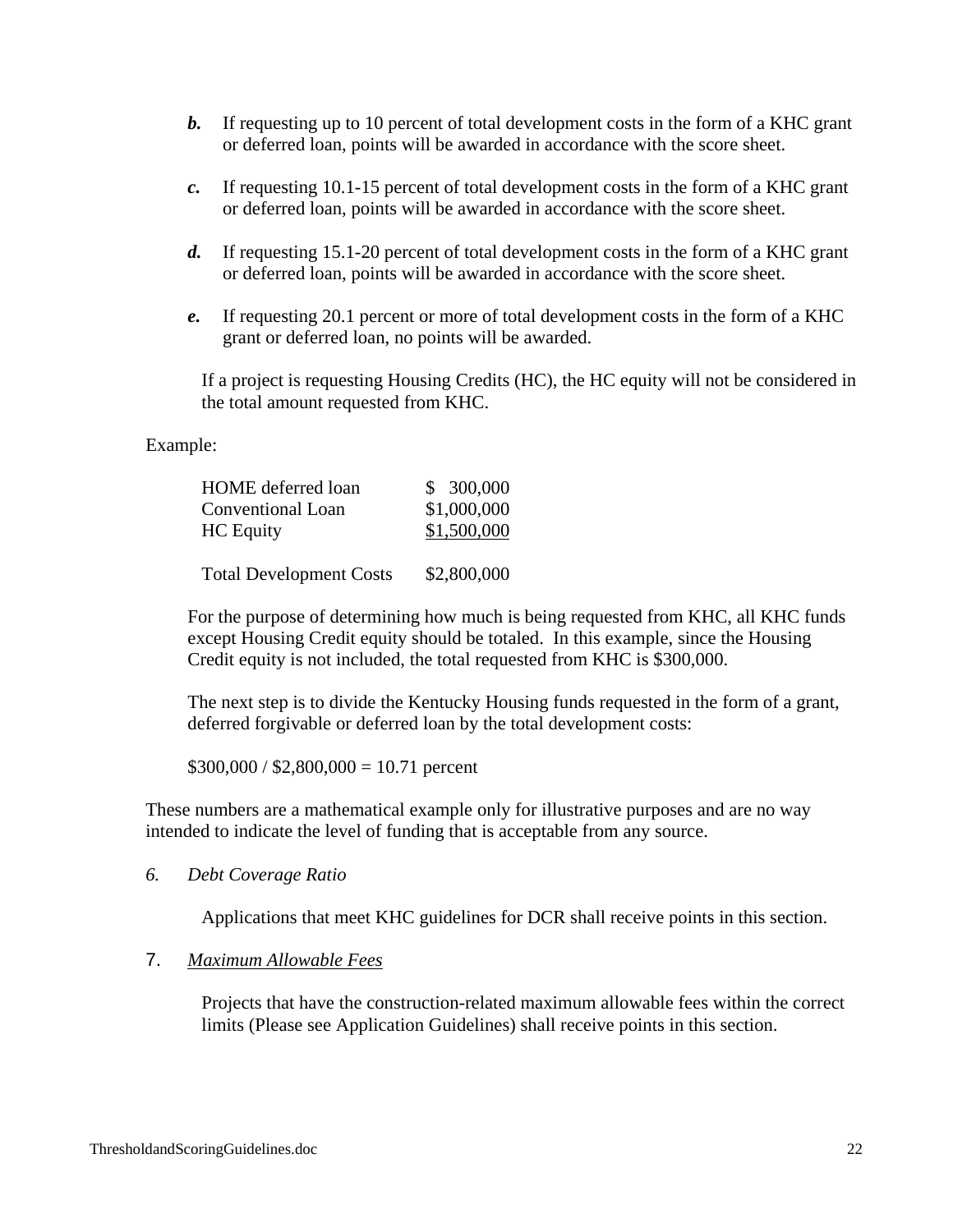#### *8. Cost Containment*

Projects that remain within the KHC Cost Containment limits (Please see Application Guidelines) shall receive points in this section.

#### *Financial Feasibility*

#### *Project Feasibility*

A project is financially feasible when **all** (including federal, state, local and/or Kentucky Housing) programmatic guidelines are met and the project is still viable. Rents and expenses should be reasonable, the Sources and Uses must balance and the debt coverage ratio (DCR) must be appropriate for the size of the project.

A review of the submitted underwriting model along with the information in the overall application will be reviewed. **If a contradiction exists between the underwriting model and the application, the information in the underwriting model will be used.** The project must remain financially feasible, as defined above, with the changes. If the changes cause the project to no longer be financially feasible, the project will not receive funding.

#### *Development Team Creditworthiness*

Applicant must submit all required documentation on the application checklist in order for Kentucky Housing to determine if the entity is financially feasible. If documentation is not submitted to determine this review, the application will be denied.

If the applicant is applying for funds that require a guarantee, then the appropriate financial documents will be reviewed to confirm the ability to guarantee the level of funding requested. If funds are being pledged to the project, the bank statements will be reviewed to verify adequate funds are currently available.

If the applicant is applying for funds that do not require a guarantee, then the appropriate documents are reviewed to show credit worthiness. The review will verify that the applicants' other business ventures and/or personal finances, where applicable, are handled in an effective, efficient manner. Discrepancies between credit reports and financial statements are a red flag. Low paydex scores for business reports and low FICO scores for personal credit reports are also red flags and may require more information to be requested. Near term liabilities that the applicant is not likely to satisfy or financial statements that do not match tax returns are also areas that may require further explanation.

Other than review for cash pledged or guarantees provided, the review is to find a track record that the proposed owner/developer has a history of managing finances in an efficient manner in his/her other business practices and is an acceptable risk to Kentucky Housing to develop this project.

**NOTE: Kentucky Housing reserves the right to request additional financial information as needed. Kentucky Housing deals with all financial information in a confidential manner. This information is never shared with any other entities.**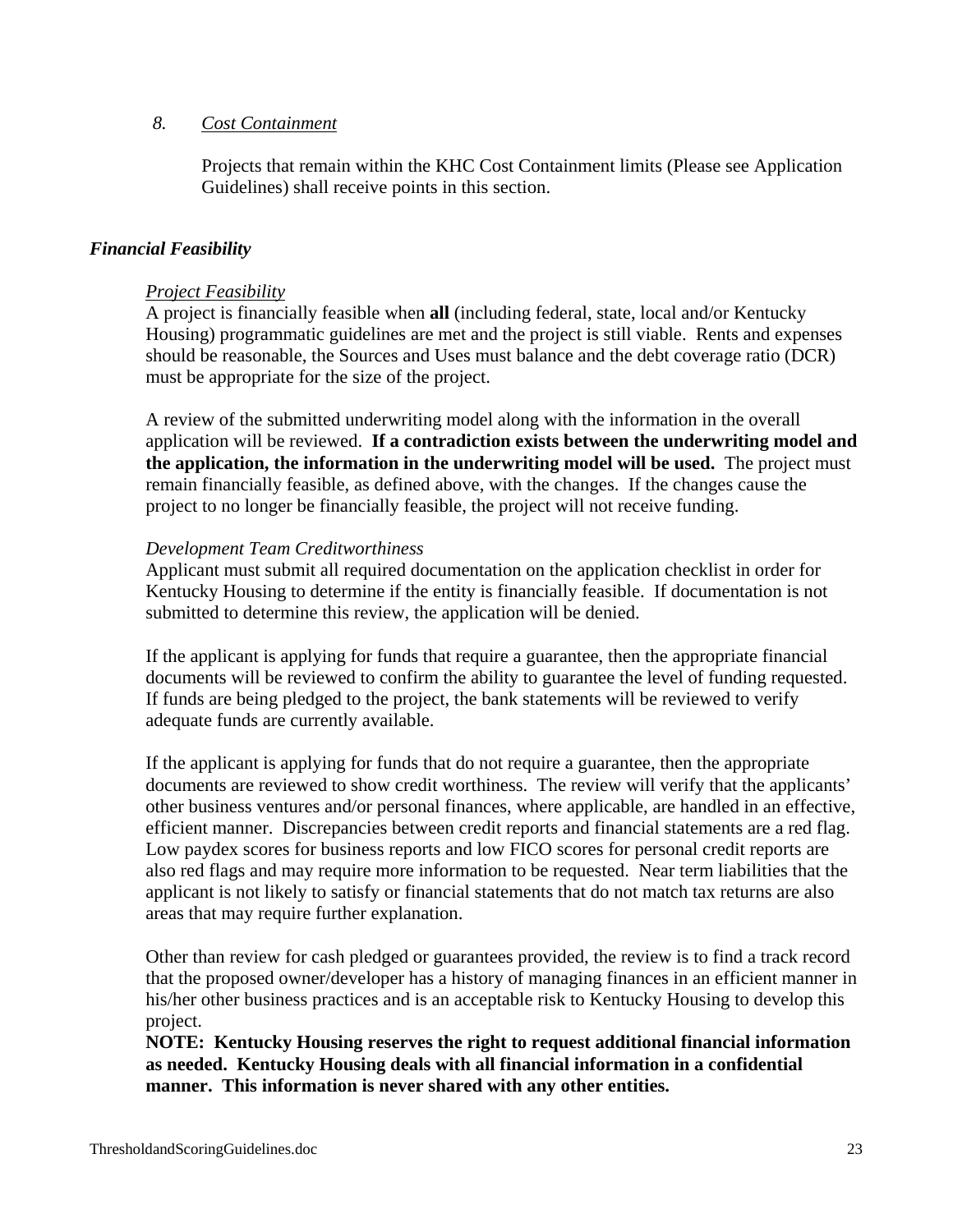### **BONUS OPPORTUNITIES**

Listed below is an opportunity to earn an additional 40 points just by double checking what you are sending into KHC is a complete application. By doing these few simple things you can make sure your application is the best you can make it, as well as, receive additional points. There are **no exceptions** in receiving these bonus points.

- *1.* **ALL** attachments checked on the check list **MUST** be submitted to receive ten bonus points.
- *2.* One (1) original and four (4) copies of all application attachments **MUST** be submitted to receive ten bonus points.
- *3***.** Self-scoring sheet **MUST** be completed and attached to receive ten bonus points.
- *4*. Underwriting model, application, and funding source commitments all match and are accurate to receive ten bonus points

# **Applicant Scoring Checklist**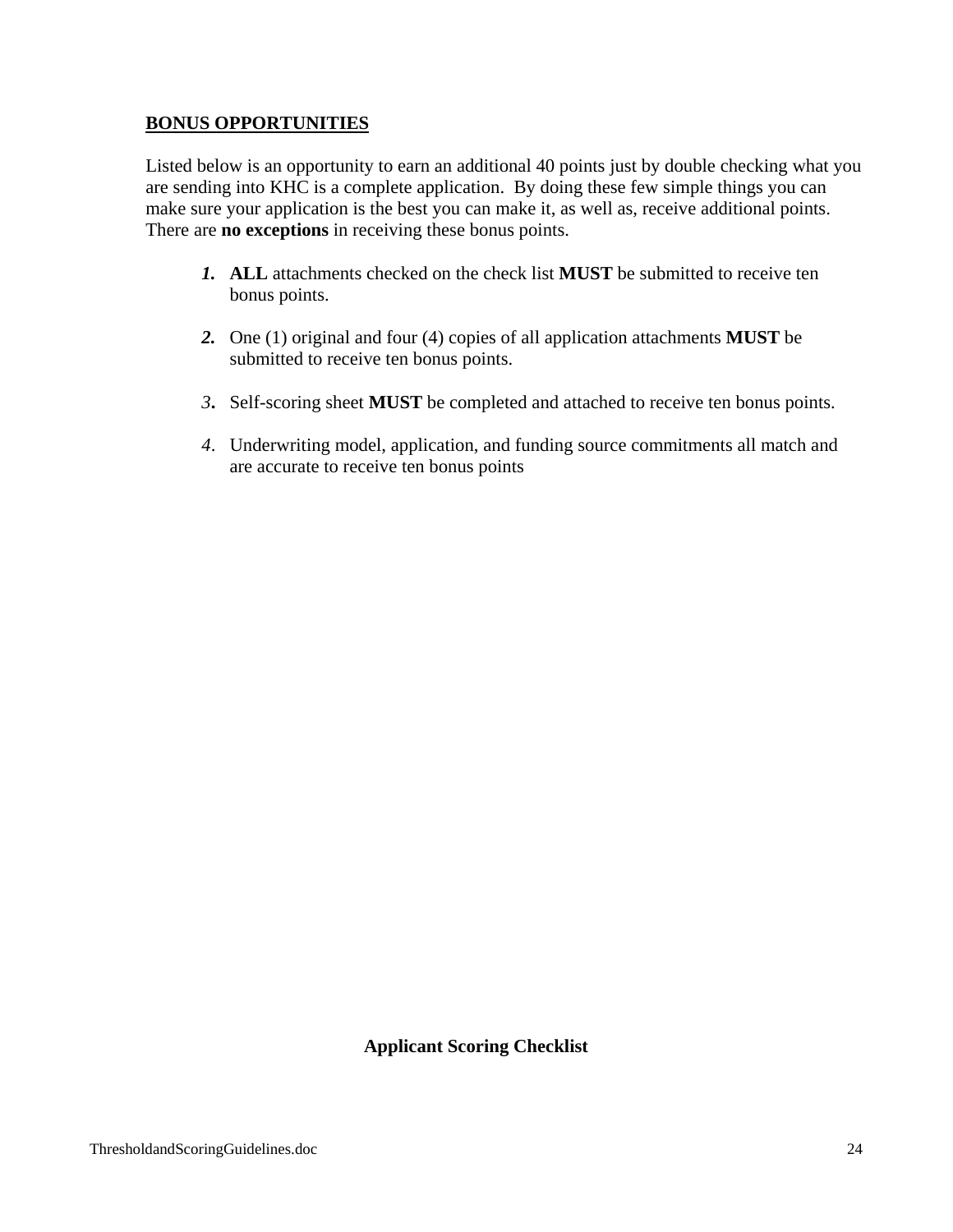In order to receive points in the five different criteria's of the application score sheet, certain documents must be received. If the documents below are not submitted, then points in any area that require documentation will not receive be awarded. If documents are not submitted at the application stage and are a requirement for funding, they will be required at the next stage if approval is granted.

#### **Development Team**

Proof of having received Technical Assistance from KHC's Rental Production Staff (as required per Capacity of Development Team, section 2d of the Scoring Guidelines

#### **Sponsor Characteristics**

 $\Box$  Certification of minority or female controlled development entity (if applicable)

#### **Supportive Services/Tenant Referral Plans**

- Professional Services letter of commitments/agreements
- Paraprofessional or community support services documentation

#### **Building Design**

 $\Box$  List of green building techniques included in the project

#### **Plans & Specifications**

- $\Box$  Preliminary Plans
- **Preliminary Specifications/Work Write-up**

#### **Site Design and Location**

□ Copy of Flood Plain Map or proper documentation if no flood plain map exists. Indicate on the map the location of the site. (Refer to Chapter 8 of Application Guidelines)

 $\Box$  Site plan

#### **Community/Neighborhood Renewal Efforts**

 Community Revitalization Plan or Neighborhood Redevelopment Plan **AND** Letter from Mayor or County Judge Executive (if applicable)

#### **Preservation**

- Photograph Showing Existing rental Structure or if single family, proof was previously a rental
- $\Box$  HUD/RD funding commitments
- $\Box$  Proof market rent is at affordable rent level

#### **Tenant Relocation**

Relocation Plan or Letter